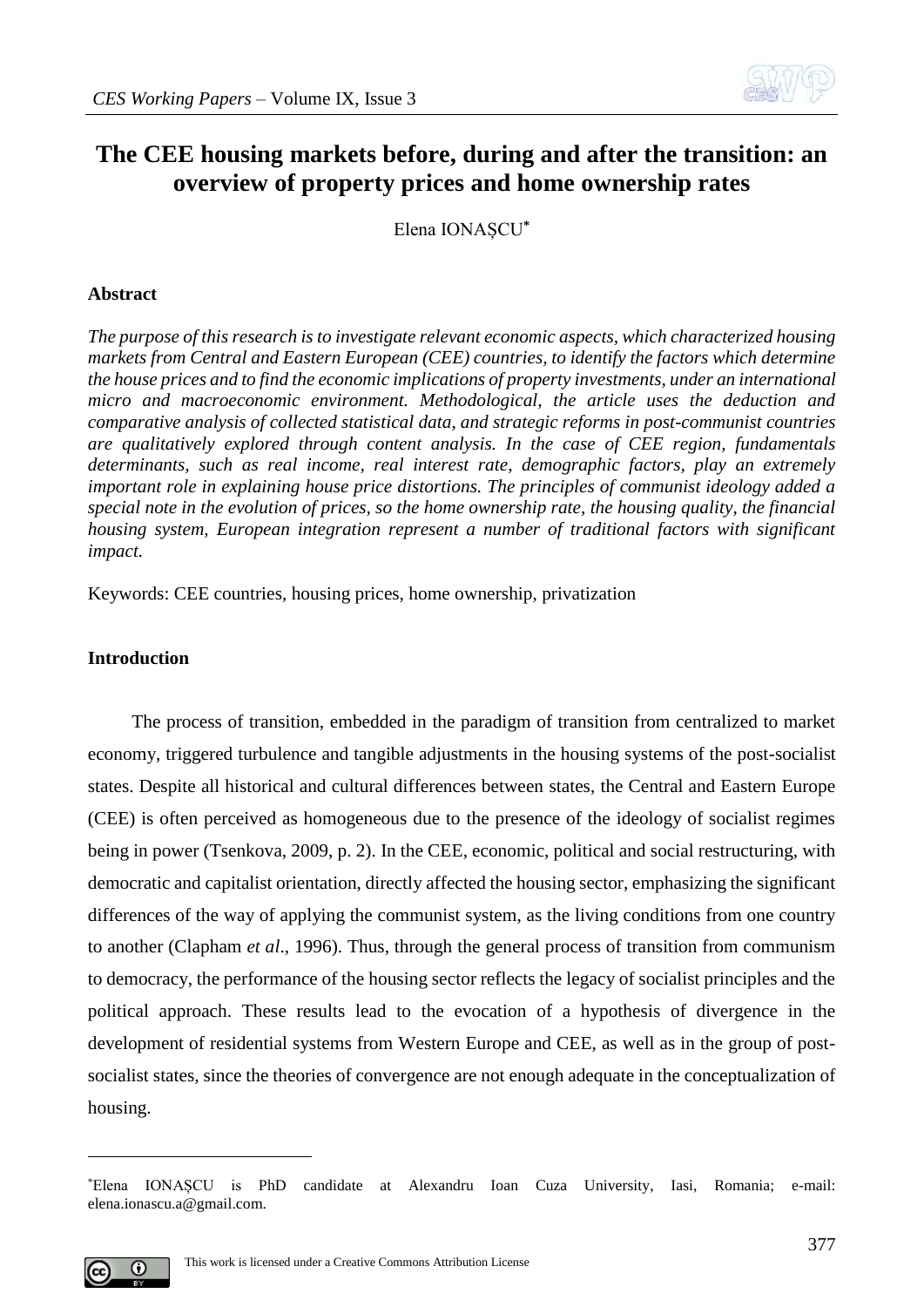The major economic reforms implemented at the end of 1980s outlined important steps related to the residential domain by reducing government control, subsidizing housing, and increasing the quality and guidance of residents in housing choices (Banks *et al*., 1996, p. 137). In the development of the private residential sector, each country acted independently through the approach of three main strategies: decentralization, privatization and rental reform. Decentralization involves the transfer of ownership and financial responsibilities for the state-owned housing stock to local governments, with corresponding reductions in the grant of construction, utilities and maintenance grants. The basic strategy in developing reforms is represented by housing privatization, by transferring state-owned property rights, former tenants, under extremely favourable conditions (under-market prices, minimum interest rates, long-term payment stagnation). The rental reform consists in the allocation of dwellings in the form of rents, the establishment of housing allowances, but the diminishing the tenants' rights. The formation of residential markets in the post-communist countries was largely correlated with privatization, which subsequently contributed substantially to the increase of the home ownership rate.

The CEE countries explored in research are grouped and analysed by participation in European integration, thus outlining the two big groups – member countries of the EU and non-EU countries. To provide an overview projection about residential sector features from this European region by identifying determinants that influence the evolution of housing prices and home ownership rates, it is opportune to explore, theoretically and empirically, the impact of reforms practiced by the postcommunist countries in transition process on the economic, financial and social environment. Methodological, research paper analyses residential market specific in Central and Eastern Europe, in terms of housing price developments and home ownership rates, through an adequate methodological triangulation. The quantitative approach supposes a general direction type positivist – explanatory using methods and techniques like deduction and comparative analysis of statistical data obtained for indicators. Specific strategic reforms applied in post-communist countries analysed is explored qualitatively through a content analysis of the literature – country monographs on housing reform, published reports and research papers.

In this context, the paper provides an overview, built in a systematic and descriptive way, on the evolution of residential markets in CEE countries, starting with the transition from centralized to the market economy. The results of previous research and the collected information about housing price trends and tenure structure, in a cross-country perspective, allow the observation of the complexity and diversity of the region. The article covers theoretical aspects in an interpretative way, relying on a mix of the quantitative and the qualitative approach applied to the economic and social context of housing system. Theory has become for research papers the deepest form of expression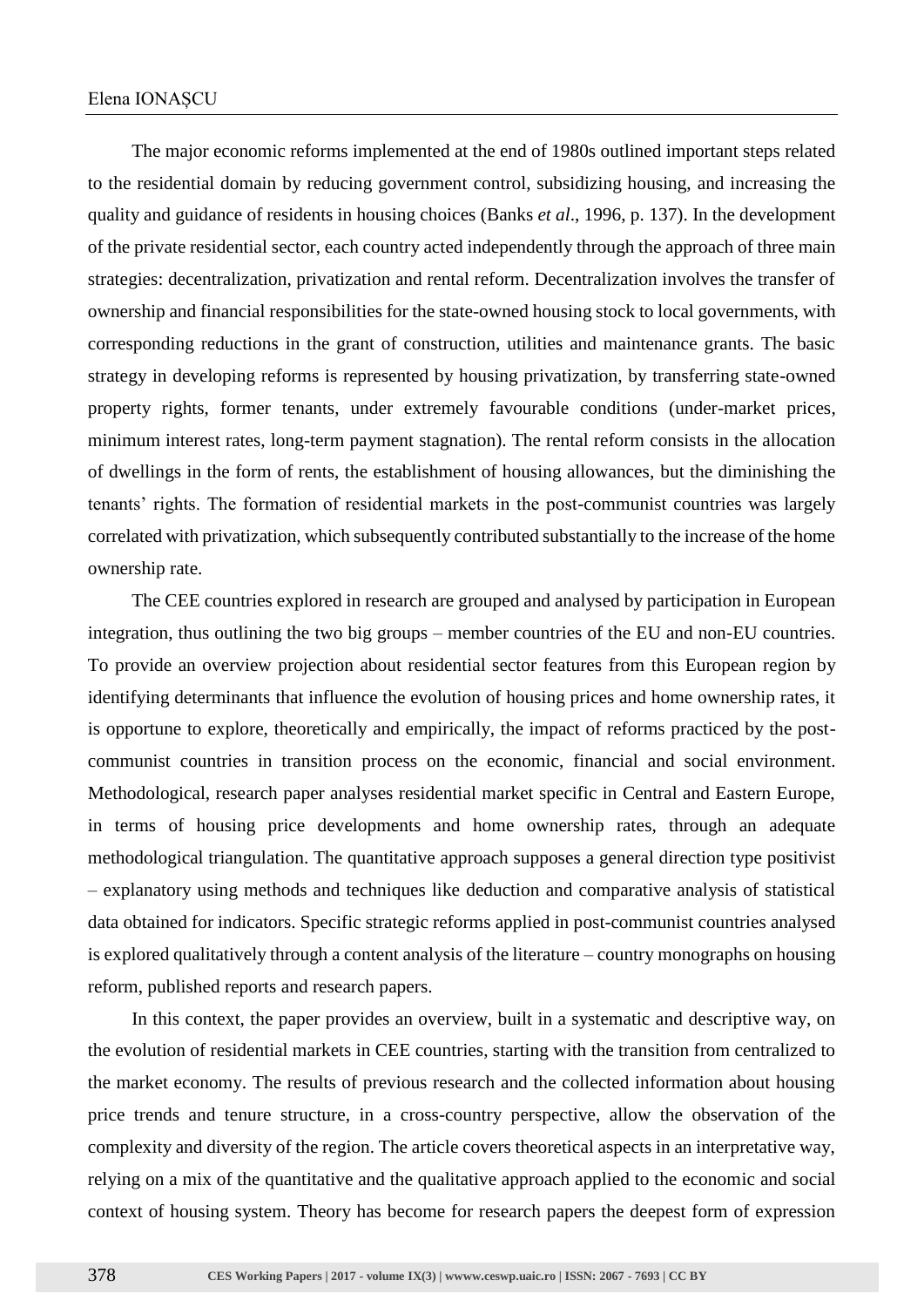and definition of the housing sector. Jim Kemeny (1992) criticized the empirical approach to real estate research during the transition period, which was overly dominated by political concerns. He thought that a type of this research was not supported by epistemological and ontological elements, isolating social problems.

A first step in structuring research is the review of literature in order to identify the essential papers supporting the great ideas that define and describe the features of housing markets in the emerging countries of the CEE region. The period of communism occupation has left one of the profound and oppressive marks on the organization of the housing stock, which has become a shadow over the years, following the overall development of these states. A general overview of historical, economic, social and cultural evolution is outlined in the second chapter, in order to highlight the defining aspects of the transition period and the causes that have pushed these exponential changes. The CEE region is characterized by a large number of home owners, compared to Western states, which present o much more diversified tenure structure. In this context, the time approach of tenure concept explains the fluctuations of these housing organization and allocation. The basis of these forms of ownership is the way of assigning and acquiring residential properties, focusing in particular on price or rent, which has led to the shaping of some distortions in economies. The convergence and divergence theory is used to appreciate the specific of the formation and development of CEE residential markets, based on the premise of the communist ideology and the results of the applicability of its principles.

#### **1. Literature review: a historical and empirical overview of housing market in CEE countries**

The fall of the Berlin Wall in 1989 marked the end of the communist regime and the beginning of the period of transition of the countries under the socialist domination to democracy and capitalism, becoming an extremely exciting subject for researchers. In the last 25 years, numerous articles have been published about the transformation of the housing system in Central and Eastern Europe. The first studies made, just after the end of the socialist system, concentrate on assessing the visible progress of housing reforms applied in transition economies, focusing on housing stock privatization, decentralization of the residential market and restructuring the housing construction (Baross and Struyk, 1993; Hegedüs *et al.,* 1996; Renaud, 1995; Struyk, 1996; Tosics and Mayo, 1996; Turner *et al.*, 1992). Other researches, comparatively, explore the application of policy instruments in the context of the implementation of a housing system oriented to the market economy. Lux (2003) shows interest in the economic and social reforms developed in the public housing sector. Clapham (1995) and Roland and Verdier (1994) analyse the reform of privatization of living spaces, Hegedüs (2002),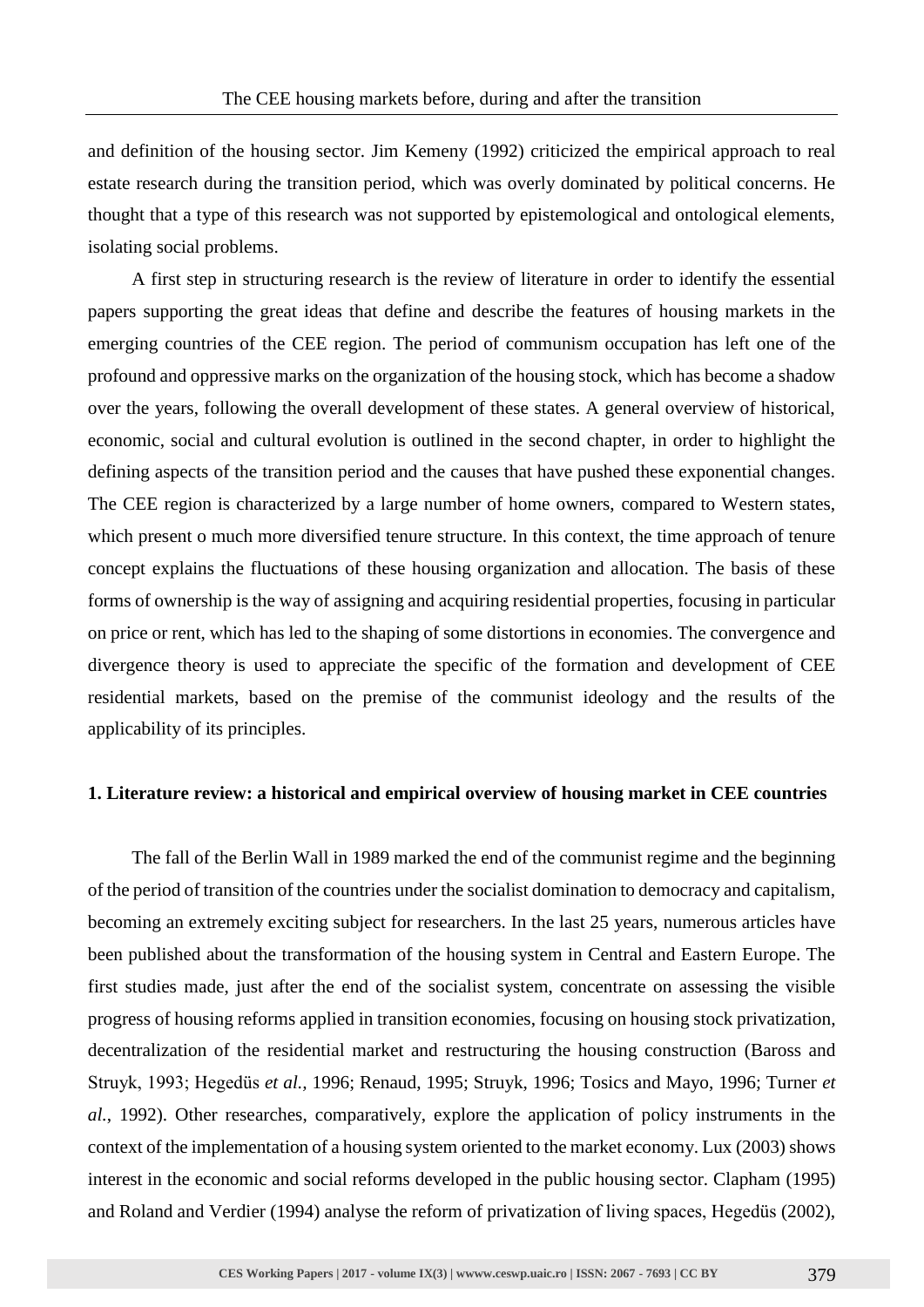Renaud (1995), Struyk (2000) and UNECE (2005) examine the ways how to finance dwellings. Most studies realized aim to surprise the importance of the transition process by investigating trends and relationships between changes in housing supply, the structure of property rights and their financing.

Even though there is a great diversity in the development prospects of post socialist countries, a consensus has been reached on indicators for measuring progress on restructuring residential systems based on market economy principles, defined by international and national commitments between public and private institutions. In 1990, the United Nations Centre for Human Settlements (UN-Habitat) and the World Bank, with the support of the United States Agency for International Development (USAID), have developed the Housing Indicators Program to provide an analytical framework for assessing the performance of the residential sector based on data collected from 53 states on each continent in different stages of economic development (Hegedüs *et al.,* 1996, p. 3). The set of descriptive elements of residential markets refers to: forms and property rights, housing prices and accessibility, quality and quantity, production and investment, financing, granting subventions, policies and institutional arrangements. In literature, we find various combinations of indicators for assessing and evaluating the performance of residential markets, focusing on efficiency and effectiveness. The diagnosis, materialized in a study realized by Hegedüs *et al.* (1996), provides the first quantitative and comparable results on the residential market performance in CEE. The authors argue that the experience of the first 4-5 years of transition is manifested in the majority of countries by the development of highly decentralized housing systems and the creation and application of an informative system for assessing the sector performance based on a system of relevant indicators at the regional level, is extremely necessary (Hegedüs *et al.,* 1996, p. 53). In 2001, Buckley and Tsenkova (2001, p. 7) developed a model for assessing political reforms and residential market performance, taking into account three of the most important political areas affecting the housing sector in reforming the socialist economies, namely: fiscal policy, financial policy and real estate policy. Significant constraints of information, limited data on the housing system, the dynamic nature of the transition process, combined with the differences between real estate market actions and related policies make difficult the complex analysis and interpretation of the indicators.

The housing tenure structure in the post-communist countries has suffered major changes after 1990. The share of rented dwellings in the public domain has strongly diminished, compensating by the increasing the occupancy rate of the dwellings by the owners (Hegedüs and Tosics, 1998; Lux, 2003; Struyk, 1996), the cause being the large-scale privatization and the properties restitution of the former tenants. Large fluctuations of the residential property prices in developing European countries recorded over the past two decades have increased the interest in analysing real estate market developments. The empirical literature regarding the dynamics of housing prices in CEE countries is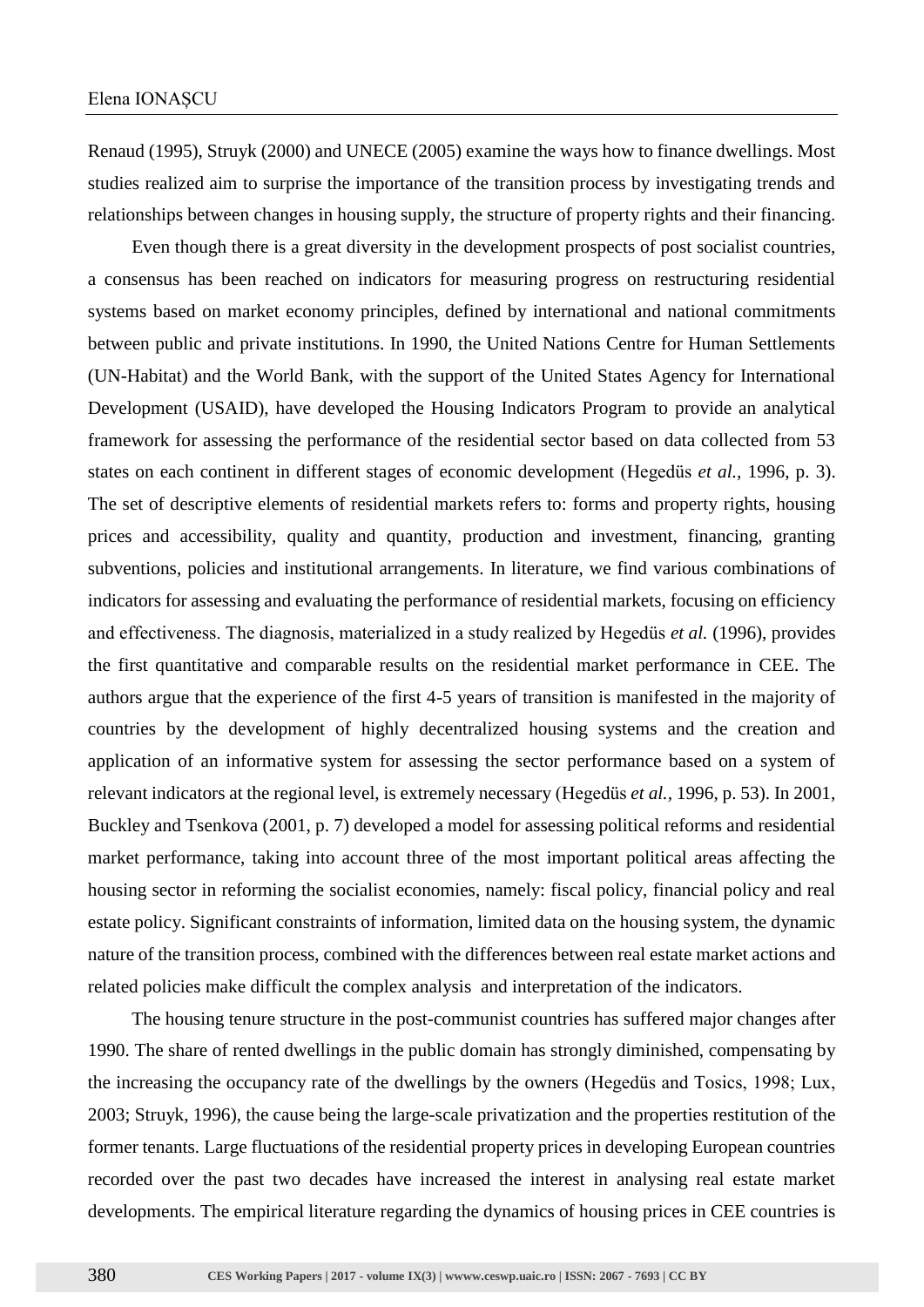limited, as compared to achieved studies concerning the developed or developing countries from other regions of the world. Recent studies provide an image, in empirical data, about the determinants of prices from the residential markets in CEE countries (Ciarlone, 2015; Égert and Mihaljek, 2007; Hildebrandt *et al.,* 2012; Huynh-Olesen *et al.,* 2013). The research made by Égert and Mihaljek (2007) is the first that analyses the decisive factors of housing price developments in the CEE region, taking into account besides the specific empirical variables, such as available income, interest rates, credit forms and demographic factors, and the specific features of the transition from the planned economy to the market economy. The price distortions, the diversity of tenure structure and the different policy outcomes have led researchers to approach the convergence and divergence theory in the analysis of residential property markets. Hegedüs and Struyk (2005) follow to appreciate the forms of financing sector in CEE countries by establishing the elements of divergence and convergence.

The complexity and internationalization of the economic environment, the evolution of the macroeconomic determinants justify the orientation of the scholars towards the integrated approach of the analysed subject (economically, socially and environmentally) (Mironiuc and Bedrule-Grigoruță, 2007). The transition from the planned to the market economy has been an important prerequisite for expanding housing studies as an academic field. The research of house prices determinants is limited to several empirical studies that analyse the effect of the conventional fundamental determinants and some transition specific factors.

#### **2. The CEE housing markets before and during the transition**

The historical evolution of the housing sector from the CEE countries was largely determined by the "role of the sector in the socialist orthodoxy of the region – designated rather as a social than an economic" (Hegedüs *et al.,* 1996), but which, however, requested a significant demand of resources from the state, as housing was an eligible right for all citizens. The transition to the market economy was the main development goal of the 1990s, whereas almost one third of the world's population lived in the socialist countries, dominated by centralized planning, as well as the fact that most of them have implemented institutional reforms and economical restructurings since 1989, absorbing large amounts of resources for technical, political and social assistance from the European Union, the USA, Canada, Japan and other developed countries (Renaud, 1995, p. 35).

The process of developing and implementing economic reforms is not a new aspect for the socialist economies before the collapse of the communist regime, as the history of these countries is marked by numerous attempts to revive the economy and to remedy the secular decline. The transition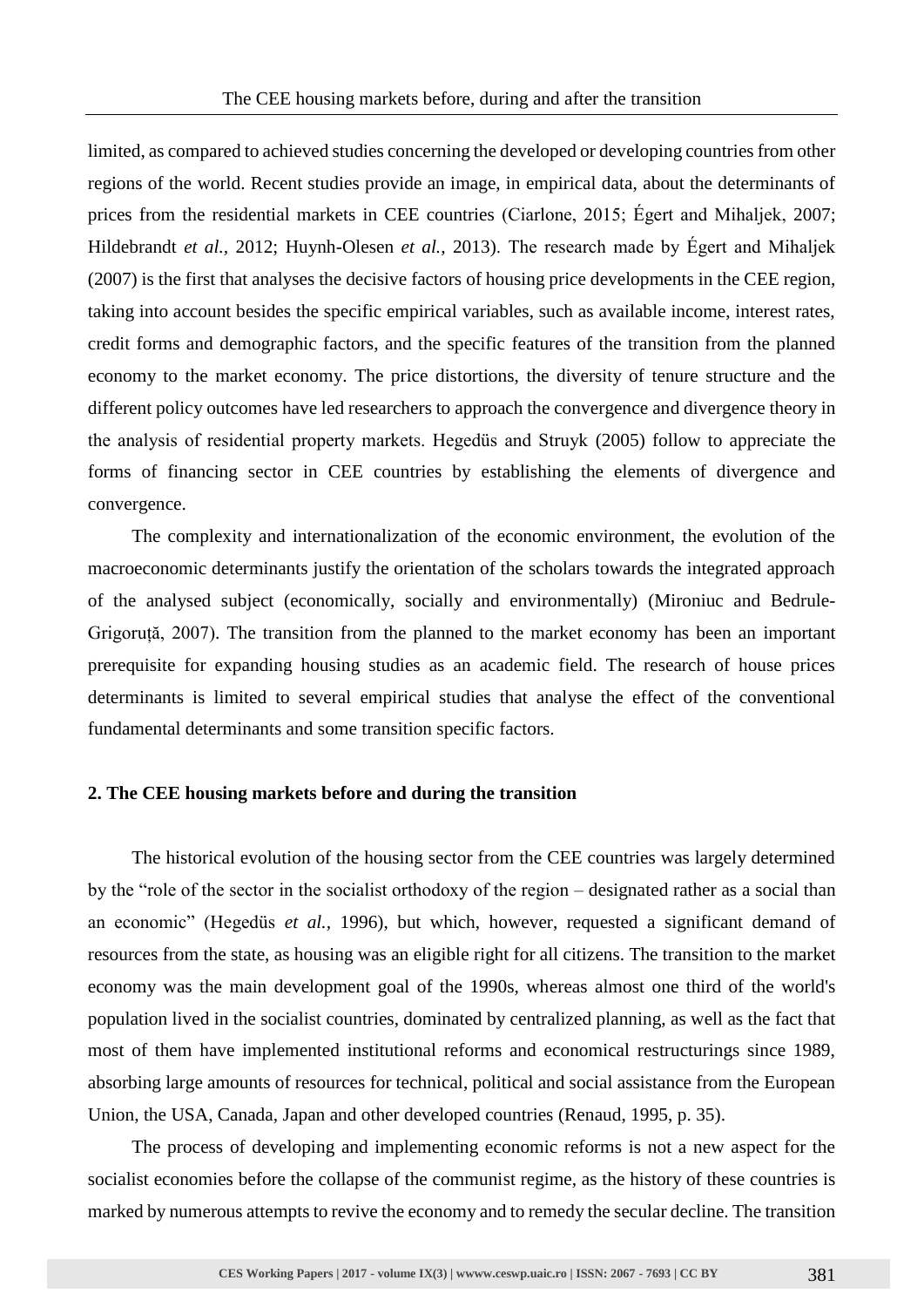process of the housing system in CEE countries has been implemented in two consecutive phases, with a focus on reforming and restructuring. Firstly, the first political and regulatory changes since 1989 aimed the consolidation of the market forces, by reducing the state intervention and the privatization of public assets. Privatization in post-socialist countries was achieved through the sale of assets, restitution and transformation of cooperatives in condominiums. The second phase of the transition from the mid-1990s was manifested by "trial and error", due to excessive concentration on the problems that needed remediation and less on effective strategic interventions. Political incrementalism has evolved into complex relationships, bureaucracy and interest groups.

"The practical implementation of housing reforms in the different countries is directly related to the new directions in housing policy, the process of economic restructuring and the wider context of social and political change" (Tsenkova, 2009, p. 65). Thus, after 1989 the aims of the adopted reforms proved to be differentiated, from one country to the other, in response to the transition to democracy and market economy. The states in transition had to implement macroeconomic stabilization programs, microeconomic liberalization and, at the same time, to be engaged in major changes of the political institutions and economical system. In this situation, radical reforms had proved to be more effective, unlike to their gradual application. Balcerowicz (1994, p.52) defines the shock-type or radical transition to the market economy and the private system as being a "transition whereby all the constituent processes are implemented with their maximum possible speed", an example being Poland in the 1990-1991 years.

This "shock therapy" or "big bang" of post-communist transformation has affected the effectiveness of economic, political and social development in a different way, and the first negative effects have been felt immediately. With the limitation of state control, there were also interruptions of trade agreements between these countries, which led to significant decreases in production. The initial liberalization of prices, after decades of control, was reflected in the sharp increase of inflation (Table 1). The transition consequences from the centralized economy to the market economy were remarked in the transfer of resources between the economic sectors, affecting, especially the energetic sector housing construction and the exploitation, due to the distortions created between the socialist prices and the current market prices. The residential sector suffered an extremely severe decline, as the state was dominating through absolute control the access to housing finance and land acquisition, the supply and price of building materials. A brief appreciation of the residential sector performance during the communist and transitional periods, relied on the indicator system developed by Hegedüs *et al.* (1996) is presented in Annex 1. This form of presentation puts the market economy principles in front of those specific to the socialist economy, taking into account the following key areas:

• Housing tenure and property rights;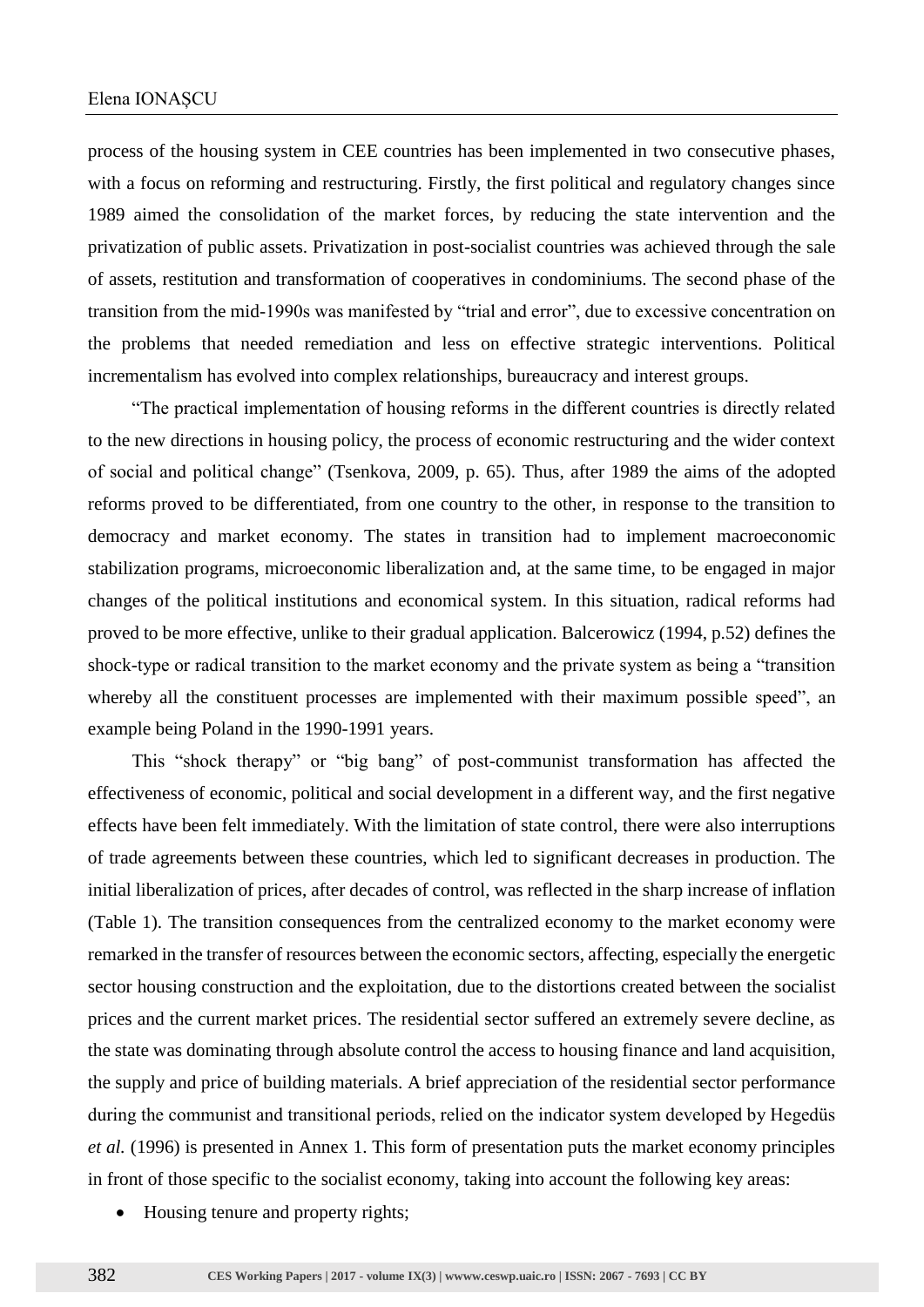- Housing prices and affordability;
- Housing quality and quantity;
- Production and investment:
- Finance:
- Subsidies:
- Policies and institutional arrangements.

|                | 1992     | 1993    | 1994   | 1995  | 1996 |
|----------------|----------|---------|--------|-------|------|
| Armenia        | 1241.2   | 10896.1 | 1884.5 | 32.1  | 5.8  |
| <b>Belarus</b> | 1557.8   | 1994.0  | 1959.5 | 244.2 | 39.1 |
| Estonia        | 942.2    | 35.7    | 41.6   | 28.8  | 15.0 |
| Georgia        | 1178.5   | 7484.1  | 6473.6 | 57.4  | 13.9 |
| Latvia         | 958.2    | 34.8    | 26.2   | 23.3  | 13.2 |
| Lithuania      | 1162.5   | 188.8   | 45.0   | 35.5  | 13.1 |
| Moldova        | 2198.4   | 836.0   | 116.0  | 23.8  | 15.1 |
| Russia         | $\cdots$ | 841.6   | 202.7  | 131.4 | 21.8 |
| Ukraine        | 2001.0   | 10155.0 | 401.1  | 181.4 | 39.7 |
| Average        | 1405.0   | 3607.3  | 1238.9 | 84.2  | 19.6 |
| Median         | 1209.9   | 841.6   | 202.7  | 35.5  | 15.0 |

#### **Table 1. Inflation rate in CEE countries, 1992 – 1996**

Source: IMF (1997)

The housing system in the CEE countries was different from that in the West, determined by extremely limited and regulated tenure structure and property rights, limited options in choosing the type and location of the dwelling, low mobility and housing turnover, monopoly and inefficiency in the construction industry, underdeveloped financial institutions and instruments, inefficient targeted subsidies, regulatory framework that did not meet consumer needs and environmental sustainability.

#### **3. The concept and role of tenure structure in CEE countries**

Tenure structure varies from one country to another, both through the way of defining and regulating legislation, and by the influence of specific cultural factors. The tenure concept derives from the ownership right, originated in feudal system, and which was subsequently taken over by the housing market regulation policy, to distinguish between the properties occupied by the owners and the tenants in the private or public environment (local authority, association of tenants). From a certain perspective, social phenomenon has outlined the concept's size, assigning its practices and rules, which were later institutionalized as a guideline in the residential sector. The complexity of this framework defines the housing sector through a three-dimensional vision - properties are assigned a monetary value that can increase or decrease, constitute consumer goods that are used to meet needs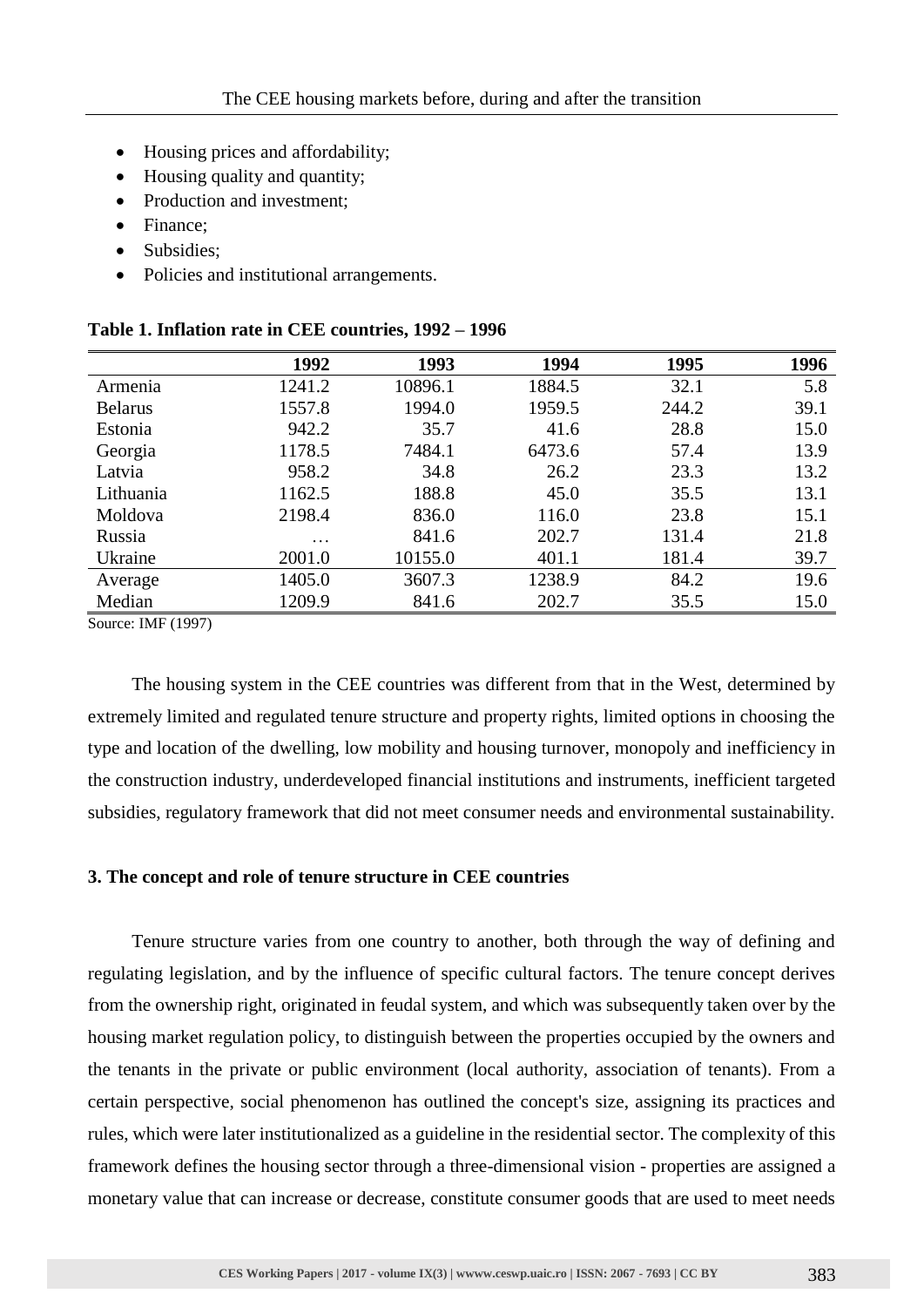and, finally, acquire emotional value. Thus, as a whole, tenure structure refers to the legitimacy of how people get possession of residential homes as consumer goods.





Peter Kemp (1987, p. 4) argues that the property forms must be regarded as a historical complex of rights and obligations, "the precise mix of which is liable to some important variations, albeit within limits". The complex core of rights and duties define the two major forms of ownership: home ownership and renting. National history and specifics give them the defining features, but by juxtaposition, the two forms can be viewed in a general way. Under the control of the communist regime, the right to private property, according to Marx and Engel's aspirations, has become a common property right for social well-being.

The tendency towards decentralization, privatization and liberalization has emphasized the transition from the centralized economy to the market economy of CEE countries. Policies that were applied in the residential sector, through social housing projects in the public domain, in the form of privatizations or refunds, have been the measures for the majority of European governments in recent decades. The tenure structure in post-communist countries has undergone major changes since the 1990s, marking the deviation from the command system in housing insurance, through the real estate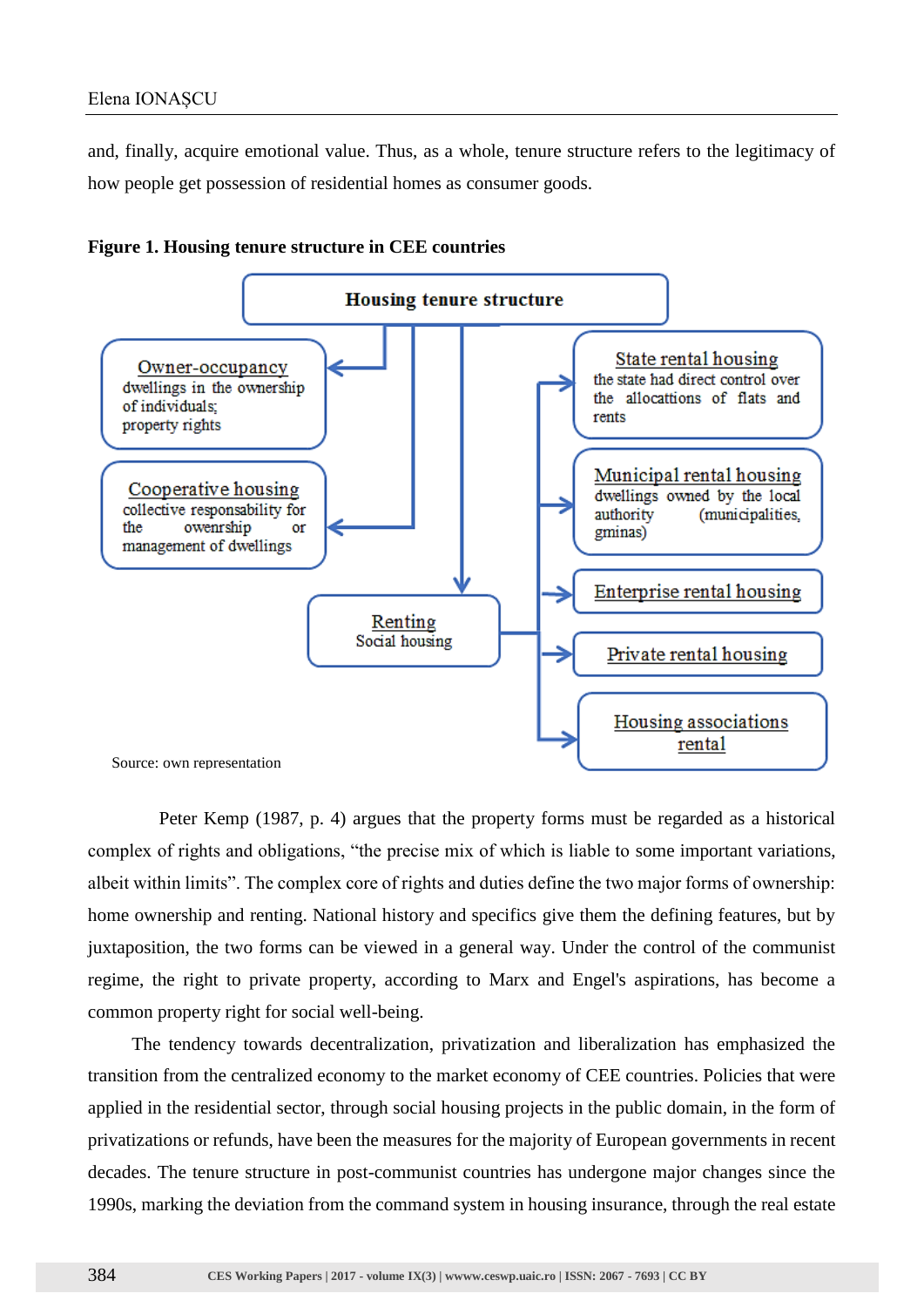markets liberalization and public housing privatization, which are considered to be emblematic in initiating the reforming process. The property forms during the communist regime were among the most diverse (Figure 1), which were reflected in the variation of the occupancy rate of the living spaces in the CEE countries. The state exercised a greater control over the residential systems in the Czech Republic, Poland, Romania, the Baltic countries, unlike Bulgaria, which owning in the private system more than 90% of the total housing at the end of the communist era (Annex 2). The discrepancies between rates were reflected in the investment projects, the organization of production and the support offered by each state in the development of the housing stock. The socialist policy was pointed towards the population's concentration in large industrialized urban areas, giving jobs, and at once apartments for rent.

The privatization of state enterprises and housing cooperatives has expanded the number of owners, contributing to the creation of "nations of homeowners" (Tsenkova, 2006). The reform of privatization has manifested itself in various forms, namely by the transferring rents at market levels, the contracting services by agencies, and the transferring property rights to former tenants. In the international literature are discussed two approaches of housing privatization: the Great Britain's policy "Right to Buy" and the initiated policy by the CEE countries – the massive sale of social housing. If in the Anglo-Saxon countries, the role of reform has developed from ideological and electoral considerations of the neoliberal agenda in order to encourage the private properties, then in the post-communist countries – the privatization represents the result of changes in political regimes in the late 1980s to re-establish the principles of market economy (Aalbers, 2012, p. 433). The demarcation between ownership and rent, both private and public, was often vaguely established within the socialist systems. During the 1991-1999, about 28% of the housing stock in transition countries from Eastern Europe and the former Soviet Union was privatized, ranging from 7% in Georgia to over 60% in Estonia (Yemtsov, 2007). Shortly after the collapse of the communist regime, it became very clear that these states, being in transition, have inherited a highly inefficient managed residential system and that the main problem they faced was not the shortage of housing, but in poor quality, their localization and wrong allocation (Hegedüs *et al.,* 1996).

In the socialist period, the CEE countries were introduced the socialist housing model, based on absolute state control over all aspects of housing policy. During the transition period from the centralized to the market economy, the housing sector was not a precursor for free market forces. As a result of the privatisation, transition countries citizens became homeowners, public dwellings became residual, and renting was no longer a viable alternative for public. Reducing the responsibility of the state for housing has contributed to the development of a housing system without social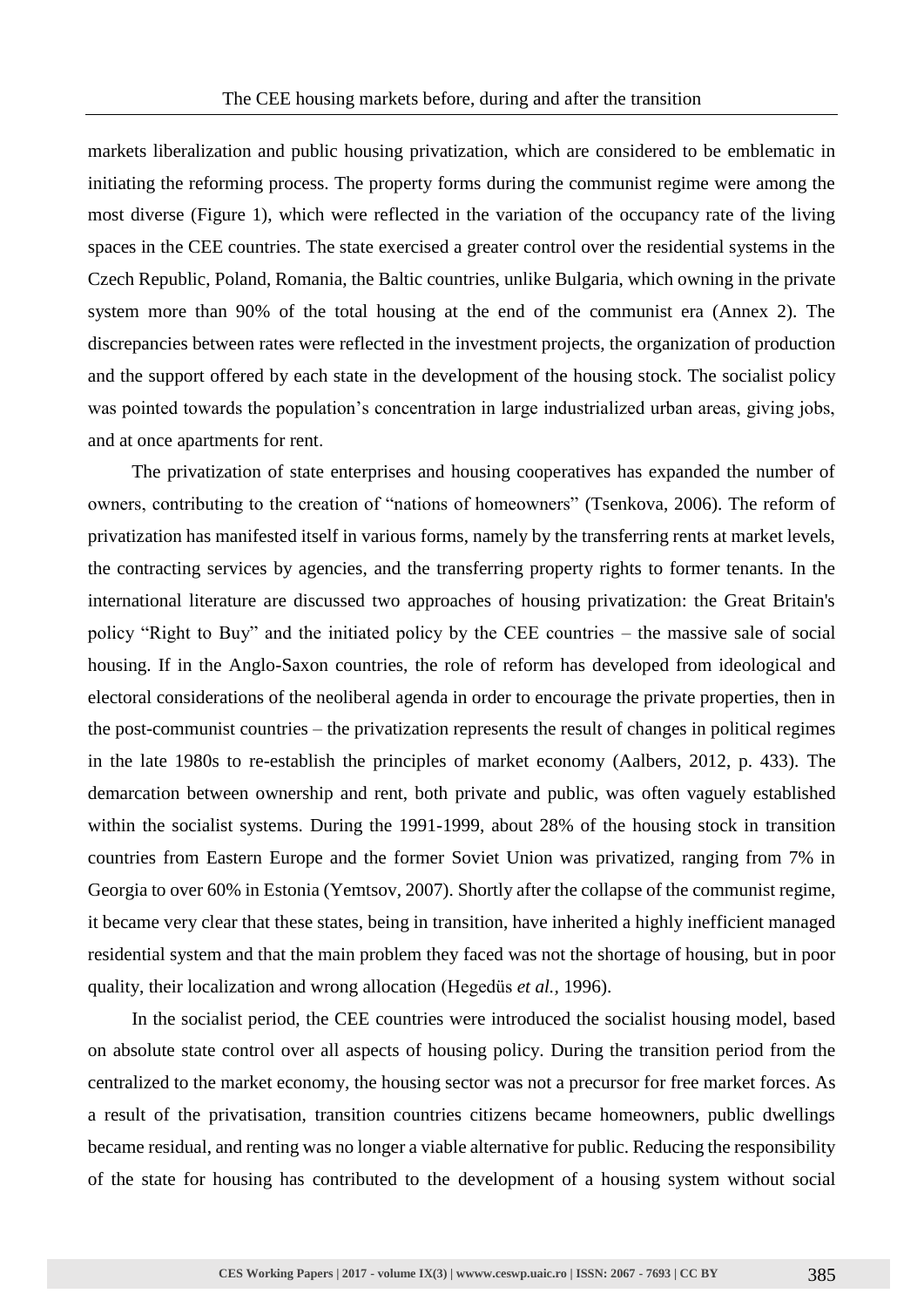protection from the state. Thus, the residential sector in post-socialist countries remained as different from the European housing sector as in the socialist period.

#### **4. Housing price distortions in CEE emerging countries**

Starting with 1990, the initiation of the transition process from planned economy to a market economy, the residential prices of the countries CEE have recorded significant fluctuations, causing most of the devastating effect on the financial market. A specific trait of the residential boom- consists in the appearance of some fundamental factors, describing movement upward in house prices, such as increased revenue, which provides an opening wider access to credits. However, the uncertainty and the safety of these developments, at the moment lead, to a final, toward recession. The evolution of the residential property prices, which constitutes one of the most important sources of wealth of households, is located in close connection with the real economy and the financial sector. The fluctuations of house prices directly influences the consumption and investment decisions, but the most is affected the transactions with real estate that involves the credits of the banking, where property is used as guarantee. Through this mechanism, the price changes and affects the net debt of households and future capabilities for the reimbursement of loans. In the long-term, financing of the residential property could have an impact on the financial stability and on the economic sectors, how is construction.

#### **4.1. Housing prices during the transition period**

The residential markets are the least transparent markets, taking into account the characteristics of the private individuals, involving the difficulties in the collection of comparable data. During the transition period, the prices established for the sale of the socialist dwellings and the value of the rents have very distorted, in comparison with the resources concerned cost. For the planned economy, prices were not the primary mechanism of the allocation resources, which emphasizes the both significant distortion (Renaud, 1991, p. 22):

• The politics practiced were facing toward the values of the rents below the level of the market, being the direct cause of the demanded excess of the expenditure lifted with the maintenance of existing stock. The value of the rents recorded is covering a total of more than 25% of the necessary funds and in 1990 was 5.7% of total revenue recorded in Eastern Europe, unlike Western Europe, where the actual rents had a percentage of 15.9% (Hegedüs *et al.,* 1996, p.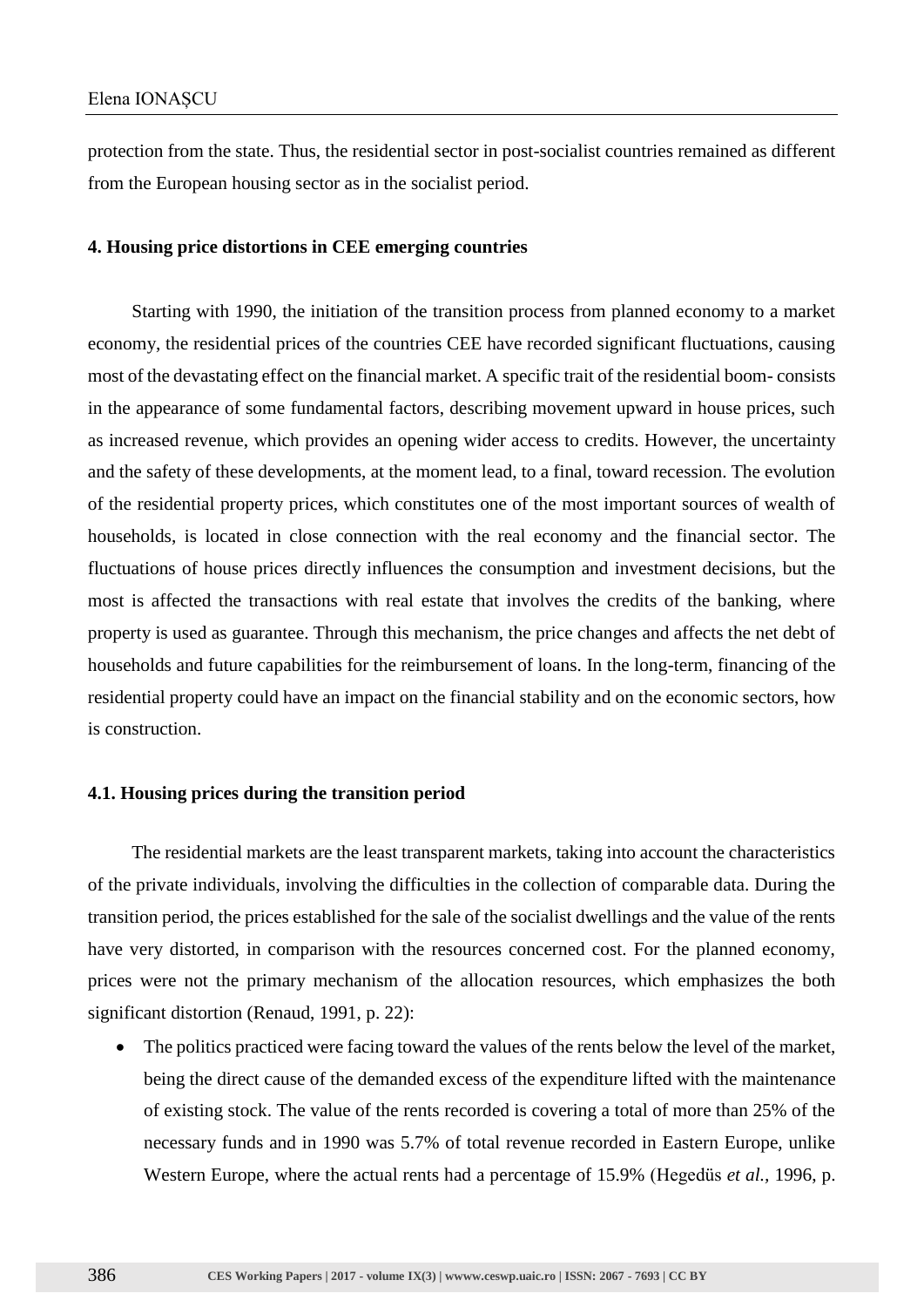104). These differences reflect the presence of state control over the management of the rents in the countries dominated by the communist regime;

• The price-to-income ratio, calculated by reporting average transaction price to average household income in a given location, recorded extremely high values ranging from 10% to 20%, subsequently becoming an impediment to privatization reform.

With the transition process, the prices established at the administrative level were determined by inflexibility and a continuing imbalance between supply and demand, regardless of production costs. As a result of the disturbances on the official markets, for which no reforms were directed towards flexible prices interventions in adjusting production quantities, the transition economies focused on the formation of grey and black markets. The tolerance of the second economy, the size and its contribution to the revenue of the population varied from one country to another. The lack of consumer goods has led to a change in individual and household behaviour, labour supply and savings. All of these aspects, combined with market imbalance of consumer goods and rising inflation rates, have generated effects in the inside of the markets and on the relationships between them, making it difficult to monitor and manage housing reforms.

#### **4.2. Determinants of residential property prices – the transition specific factor**

In the most countries of CEE, the residential property prices were in a continuous increase from the years 2000 up to the outbreak of the economic and financial crisis in 2007 (Figure 2), when have fallen by more than 30%. The increases prices in the preceding years of crisis reflect, to a certain extent, the status of the recovery of post-communist countries. Improving living conditions, economic growth and real wages, combined with residential properties demand and lending diversification have contributed to rising property prices before the crisis (Égert and Mihaljek, 2007).

Demographic factors also influenced property price increases as a result of the new generation born in the 1970s and 1980s, which led to an increase in real estate demand. After the crisis, nominal prices continued to decline, especially in Bulgaria, the Czech Republic, Hungary, Poland, Slovakia, and the first slight increases were registered starting in 2013. The decline was a secondary product of unbalanced macroeconomic evolutions that have affected the conditions of supply and demand on the real estate market (Hildebrandt *et al.,* 2012).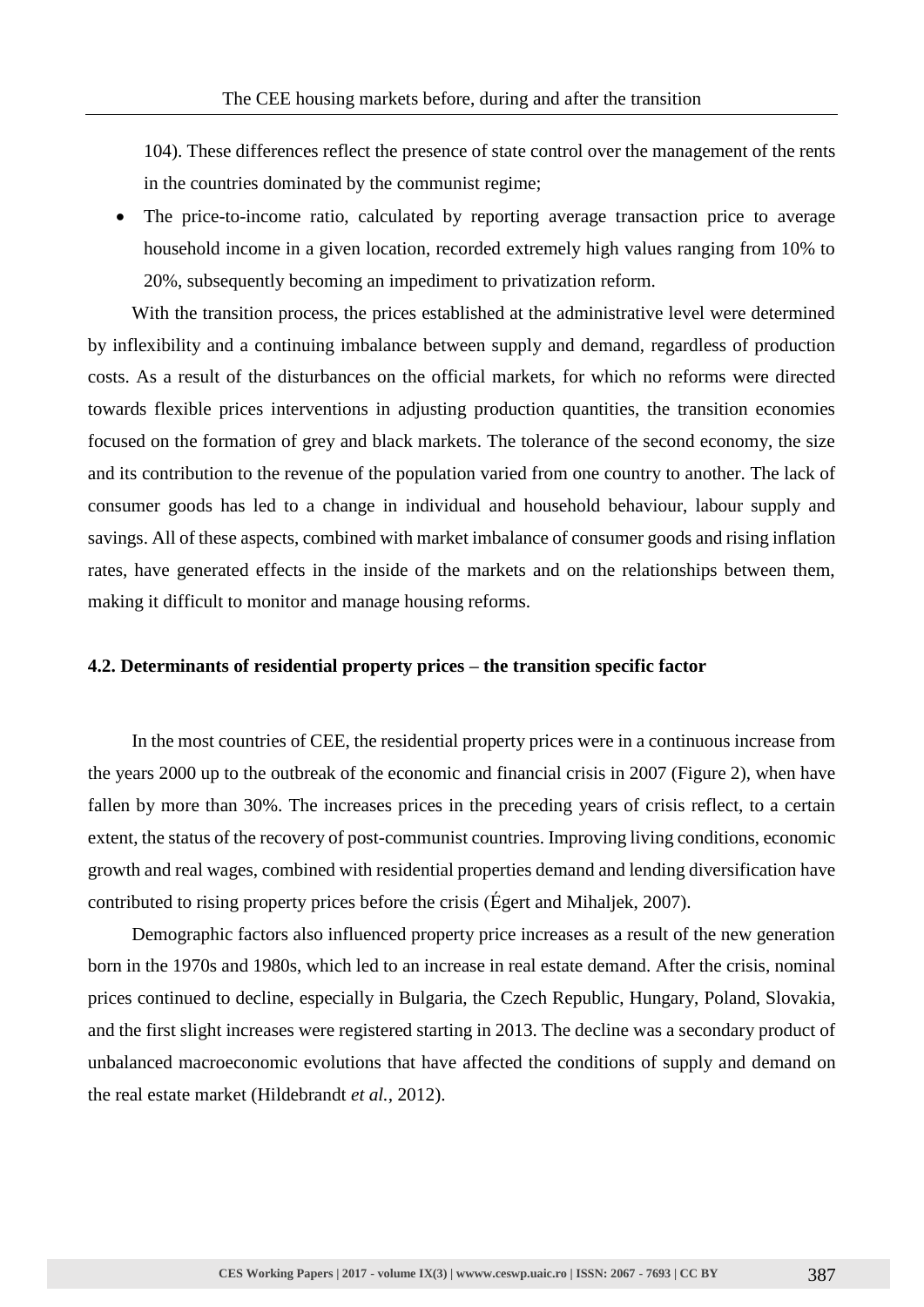

**Figure 2. Change in nominal house prices, 1998 – 2015 (annual % change)**

Source: EUROSTAT

Housing prices determination takes into account two fundamental theories – one overseeing an adjustment mechanism for bringing demand and supply into equilibrium and the other is based on the finance functions for the arbitration and the adjustment of the prices and rents. In both approaches, interest rates as well as population access to bank loans provide an important link between macroeconomic determinants and housing prices (Muellbauer, 2012). In the case of the CEE countries, it is also important to be taken into account certain transition-specific factors, such as "profound transformation of housing market institutions and housing finance in CEE, improvements in the quality of newly constructed housing, and growing demand for housing in this part of Europe by residents from other parts of Europe" (Égert and Mihaljek, 2007, p. 2). Ciarlone (2015), in addition to these determinants, pays attention to the analysis of emerging property markets and the prices of other types of assets, such as equities.

The conventional fundamental determinants are divided in demand and supply – side factors of the housing market (Figure 3). In terms of demand, in the CEE countries, between 1995 and 2005, the residential property prices increased due to the evolution of GDP. The real GDP grew by about 50%, so the post-socialist states recognized a strong development from year to year, more than average growth from UE countries (Figure 4) and during the crisis a sharp decline and then a return after 2010. Several authors indicate that the main influential factor of housing prices is represented by the economic growth (Ciarlone, 2015; Égert and Mihaljek, 2007; Glindro *et al.*, 2008; Huynh-Olesen *et al.*, 2013).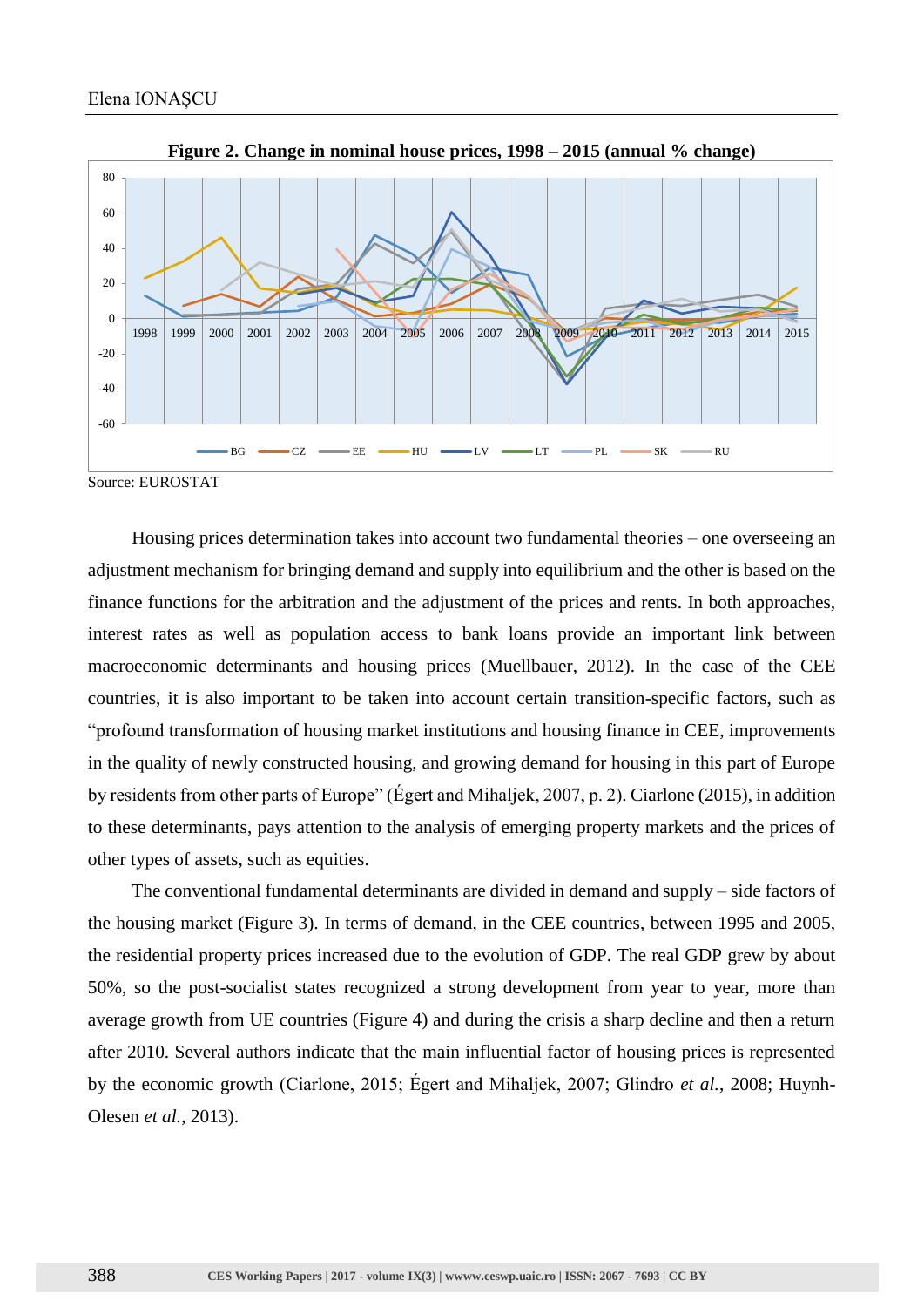

**Figure 3. Determinants of residential property prices in CEE countries**

Source: own representation



**Figure 4. GDP growth (annual %), based on constant local currency**

Source: The World Bank

The increase of household income generated the rising prices for housing, thus encouraging housing demand. Since 2000, CEE household have recorded high income, focusing on expanding consumer spending and savings (Figure 5). The development of the labour market, through a low rate of employment or a high occupancy rate of the population, is expected to generate a positive effect on demand and prices. Nominal interest rates on bank loans granted on long-term basis declined on average from 30% in 1995 to 13% in 2000 and to around 6% in 2005 (Égert and Mihaljek, 2007).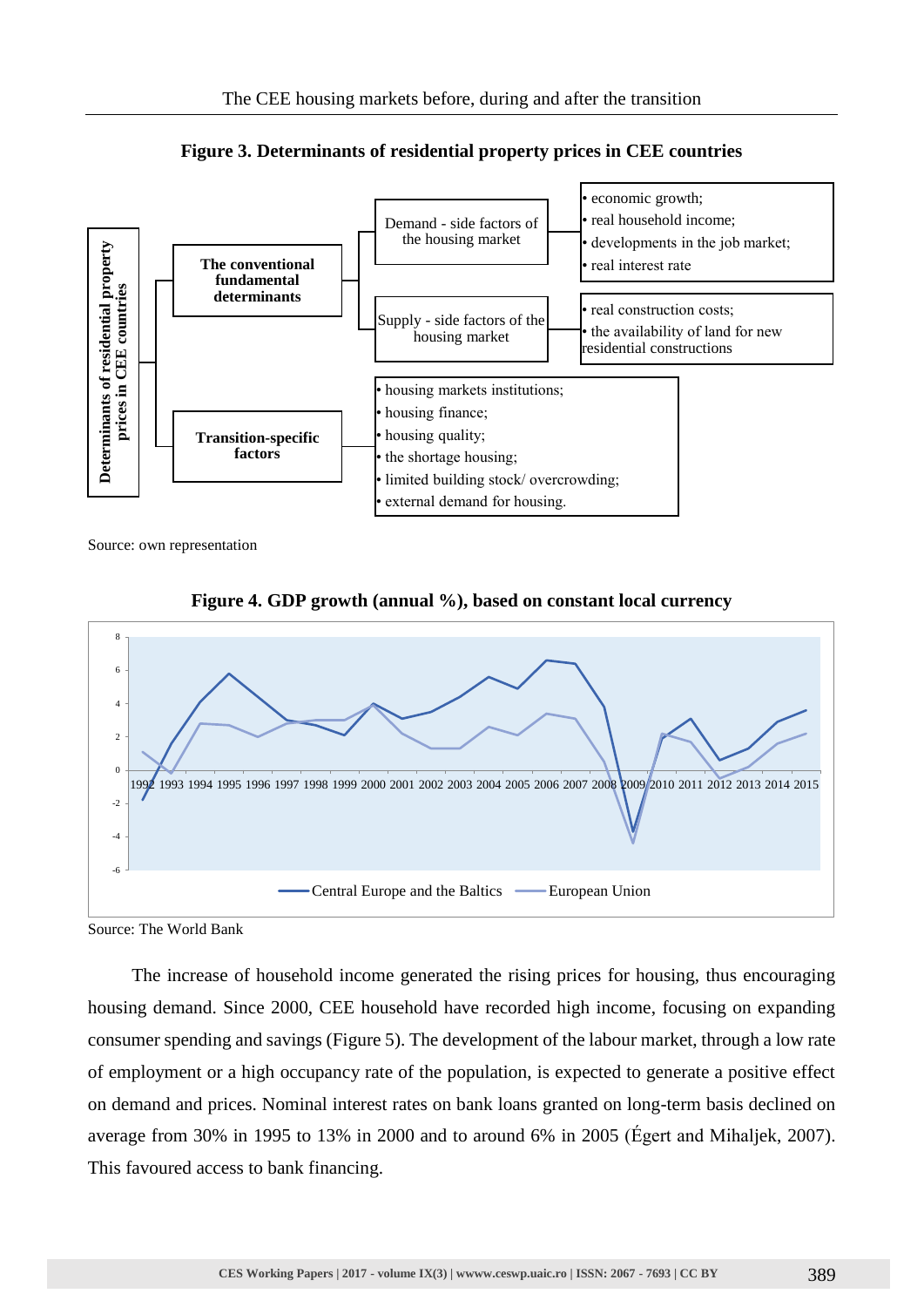



Source: OECD

In terms of supply – side factors, increases in construction costs are transferred by real estate developers to buyers, leading to higher prices. The orientation of the post-socialist countries towards the development of the private construction sector resulted in size modification, quality and new types of buildings. Since 2000, there has been a considerable increase in construction costs and number of private of private construction companies (Tsenkova, 2012, p. 208). The availability of building permits is reflected by the level of regulation and institutionalization, and tends to reduce housing prices. However, the expansion of the residential market in 2000-2007 and the availability of construction land have led developers to price increases.

Until the early 2000s, real estate markets regulators in most CEE countries were poorly managed, and housing finance was almost non-existent. The EU integrated process has motivated countries to improve the regulatory and institutional framework necessary for real estate development in line with market principles. The restructuring of the banking sector and foreign investments in local banks, through strategic expertise, stimulated the development of real estate markets and the expansion of housing financing. However, the absorption rate of mortgage loans in CEE countries is much lower than in Western countries, being limited by household income. The development of regulatory and financial institutions correlates positively with rising house prices. Theoretically, in the case of deregulated markets, asset prices tend to increase.

The poor quality of construction during the communist regime is reflected by the reduced number of rooms, the provision of one bathroom and toilet or even the lack of these, the small area inhabited. This phenomenon has fallen steadily since 2005, but compared with average of EU countries, lack of basic amenities is still a problem for CEE countries. The quality and structure of the housing stock are considered as the main indicators for measuring the quality of life and regional development, which is reflected directly in their price. The shortage housing, limited building stock,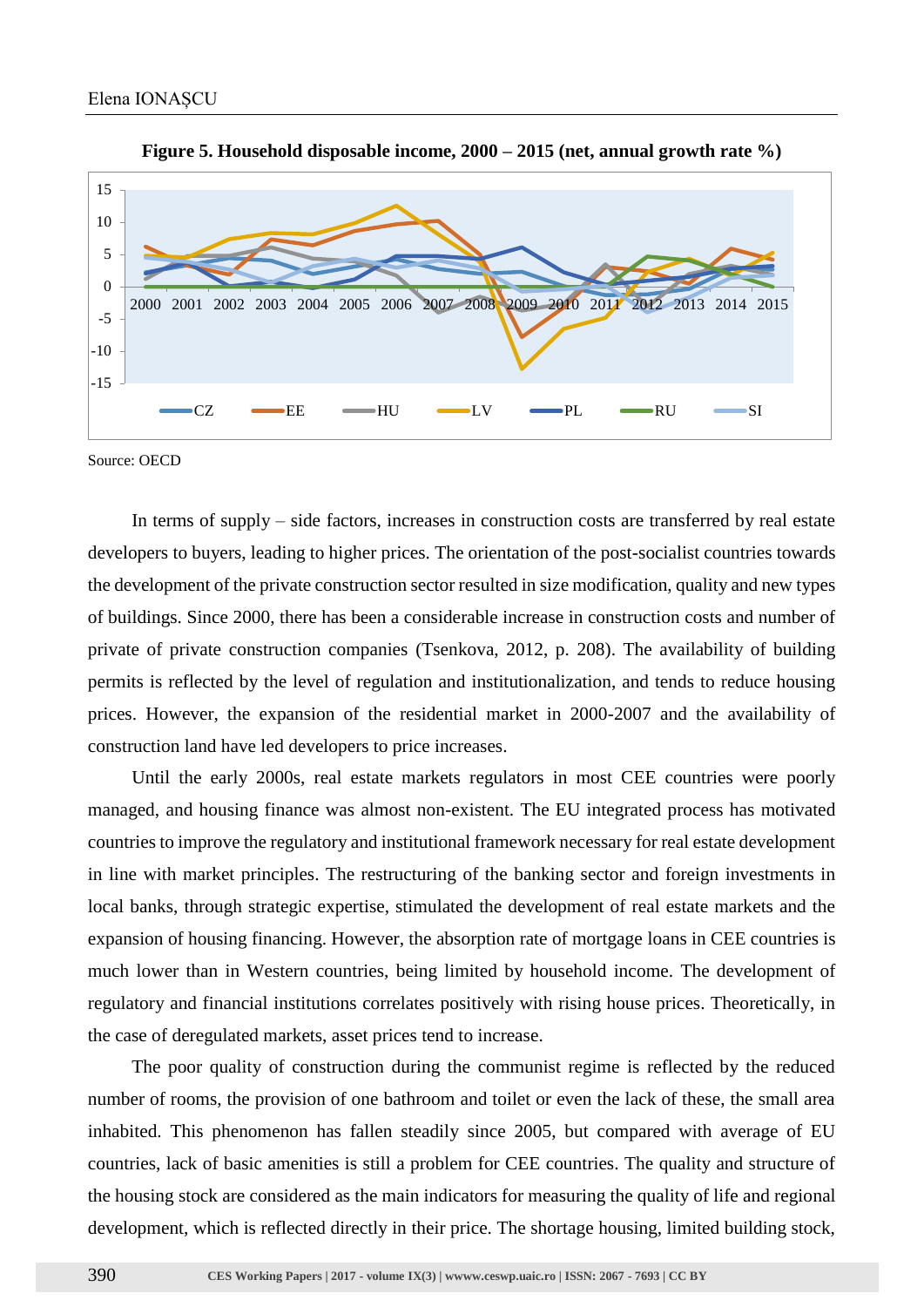overcrowding are specific factors for transition countries. These elements further define the low quality of living space in the former socialist countries. The average overcrowding rate for the EU has increased from 19.5% in 2005 to 17.1% in 2013. The CEE countries have a large share of the total population living in overcrowded dwellings compared to the EU average. The average housing stock in the EU increased in 2015 to 487 apartments per 1.000 inhabitants, Poland having the smallest stock in recent years (Figure 6). Even though the capacity of the construction sector has expanded lately, architectural plans have been inefficiently achieved, causing further problems for localization. The concentration of the population in urban and attractive economic areas leads to regional differentiation, from an economic, social and cultural point of view.



**Figure 6. Dwellings per 1.000 inhabitants in CEE and EU selected countries**

External demand is in form of foreign investments made by large real estate companies in CEE region. Extending the migration phenomenon from the East to Western jobs generates a higher demand for housing by residents.

At the beginning of the transition, housing price misalignment was highly distorted by the initial undershooting, which was not corrected immediately. This caused very low turnover in the real estate market, while the home ownership rate was very high.

#### **5. Divergences and convergences in housing markets of European transition countries**

The specific of the social housing system from Europe refers to the social conflicts which were caused by the urbanization in the 19th century, becoming a determinative factor after the First World War, due to the regulations introduced for the rents administration. The housing sector has developed in accordance with the political and historical traditions of the country. The formation of the European

Source: New OECD Affordable Housing Database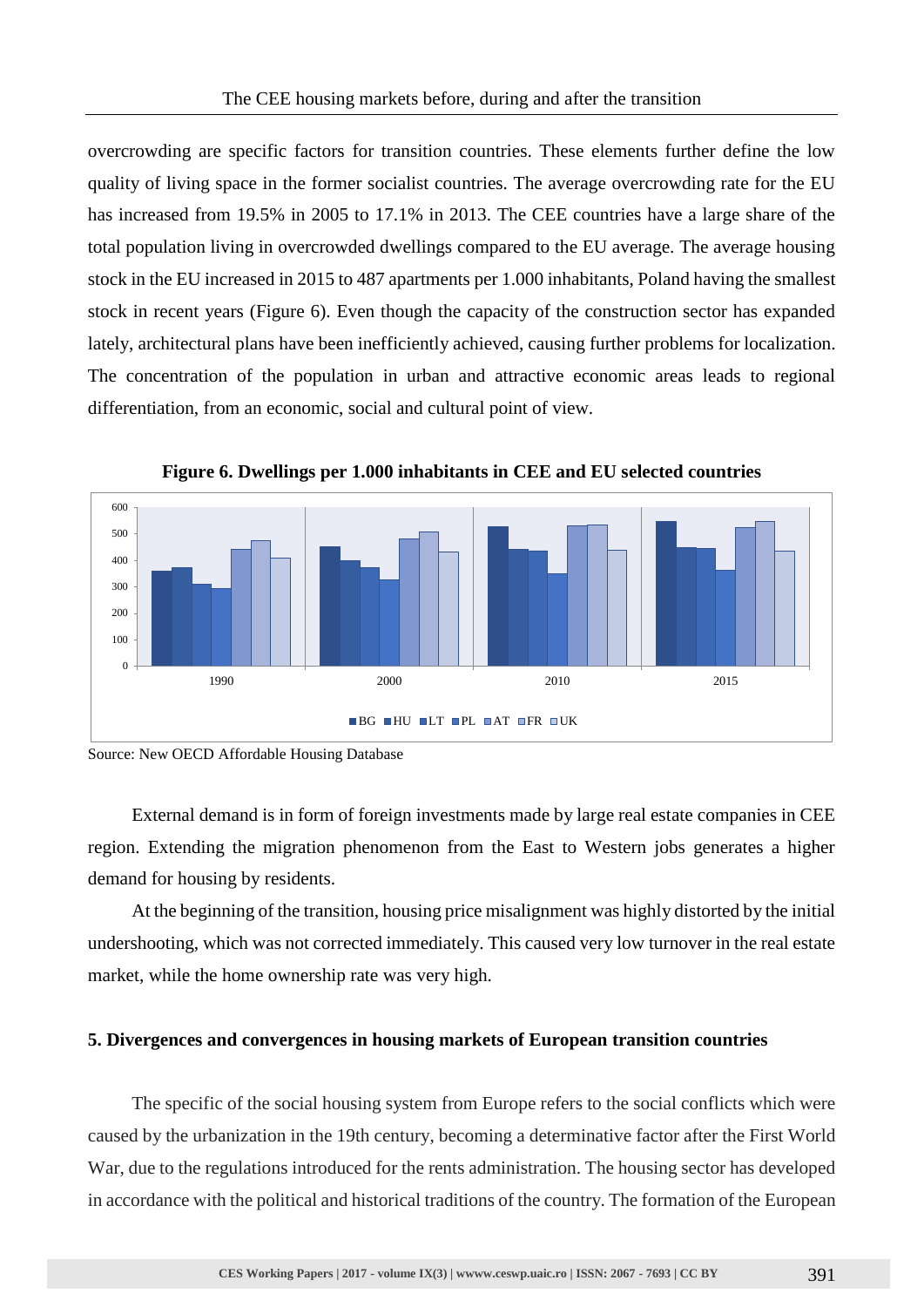Union has highlighted the aspects related to convergence and divergence, although housing doesn't represent a definitive objective of the EU (Hegedüs, 2013, p. 3). The post-socialist countries have gone through a radical process of transition, indicating both convergence and divergence, due to the communist ideology that has dominated more decades.

Looking back, the privatization didn't represent a reform for a perspective development, but a way of extending the socialist ideology in the 1990s through the elaborated policies to support the housing stock, which had irrevocable consequences for the purchasing behaviour of the population. Thus, the housing owner has become a "social norm" in the privatization trap, which has contributed to the formation of a homogeneous housing system (Lux and Sunega, 2014). The divergences between transition policies from the planned economy to the market economy have merged into a convergence of all residential systems. The direction of orientation was the same in all post-socialist countries, but the design and the implementation of reforms led to different results, which outline the divergence of reality. As a result, convergence is not the most appropriate definition for the conceptualization of post-communist systems, the differences interfering in the divergent scenario of the future development.



**Figure 7. House prices and macroeconomic fundamentals of CEE countries before, during and after crisis period**

<http://www.bis.org/statistics/pp.htm>

*Note:* NHP, % - change in nominal house prices;

RIR, % - representative interest rates on new residential loans;

GDP, % - GDP per capita growth (annual %).

The specific diversity of the CEE region contributes to the complexity of residential property price developments. Figure 7 shows the housing price evolutions in several CEE countries determined by the influence of GDP and by the representative interest rate for the new residential loans granted, before, during and after the economic and financial crisis. The evolutions of these indicators fluctuate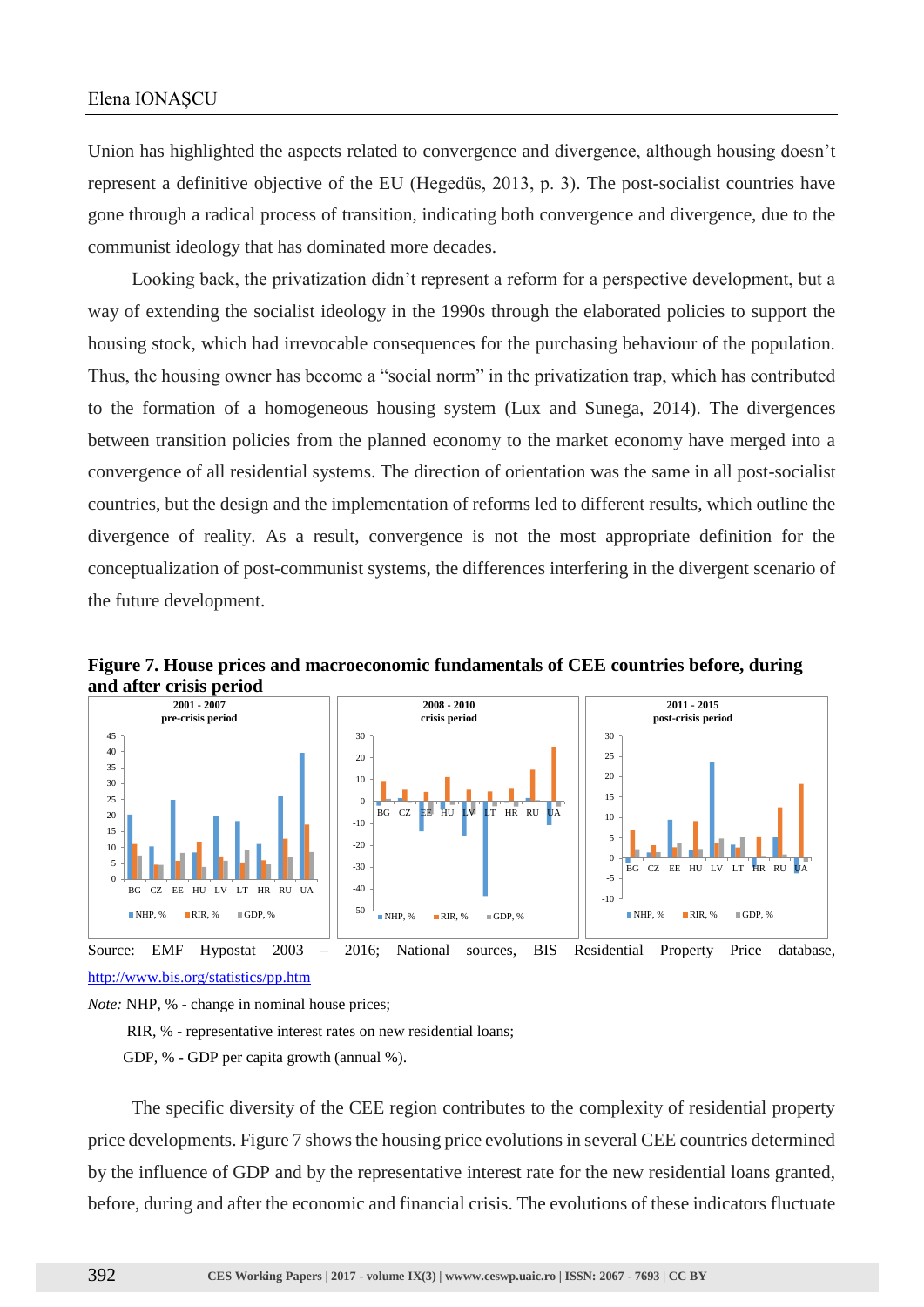differently in each of these analysed countries. The fundamental differences related to economic activities, the employment opportunities, the income levels and the demographic structure highlight the divergences that appeared in price fluctuations between urban and rural regions. The policy of the communist regime has provided the relocation of the population in industrialized areas that stimulated urbanization (Palacin and Shelburne, 2005). Decentralization, which has allowed regional authorities to implement different policies, the shortage of transparency in transactions, the poor development of legislation on the planning, registration and execution of real estate contracts - all of which have caused distortions at the price level and have increased the owners' number.





The CEE countries are characterized by high rates of occupation of residential property by owners compared to rental rates (Figure 10). The official data provided by Eurostat reflects the fact that the countries with a lower GDP per capita have the largest share of home ownership in all forms of ownership. The main cause, which explains this phenomenon, is due to mass privatization in 1990, which has transferred the public sector housing to the private sector. The implementation of this reform was a way to offset the extremely low wages from the socialist period, but also as an "absorbent for social shocks, improving the high unemployment and lessening the costs supported by the society during the transition period" (Augustyniak *et al.*, 2013). It is important to mention that the percentage of over 90% for the employment rate also contains some misunderstandings, taking into account that there are a large number of people who live unofficially in rented apartments in urban areas with a high economic potential, continuing to be registered as residents in their family homes.

Source: Eurostat, OECD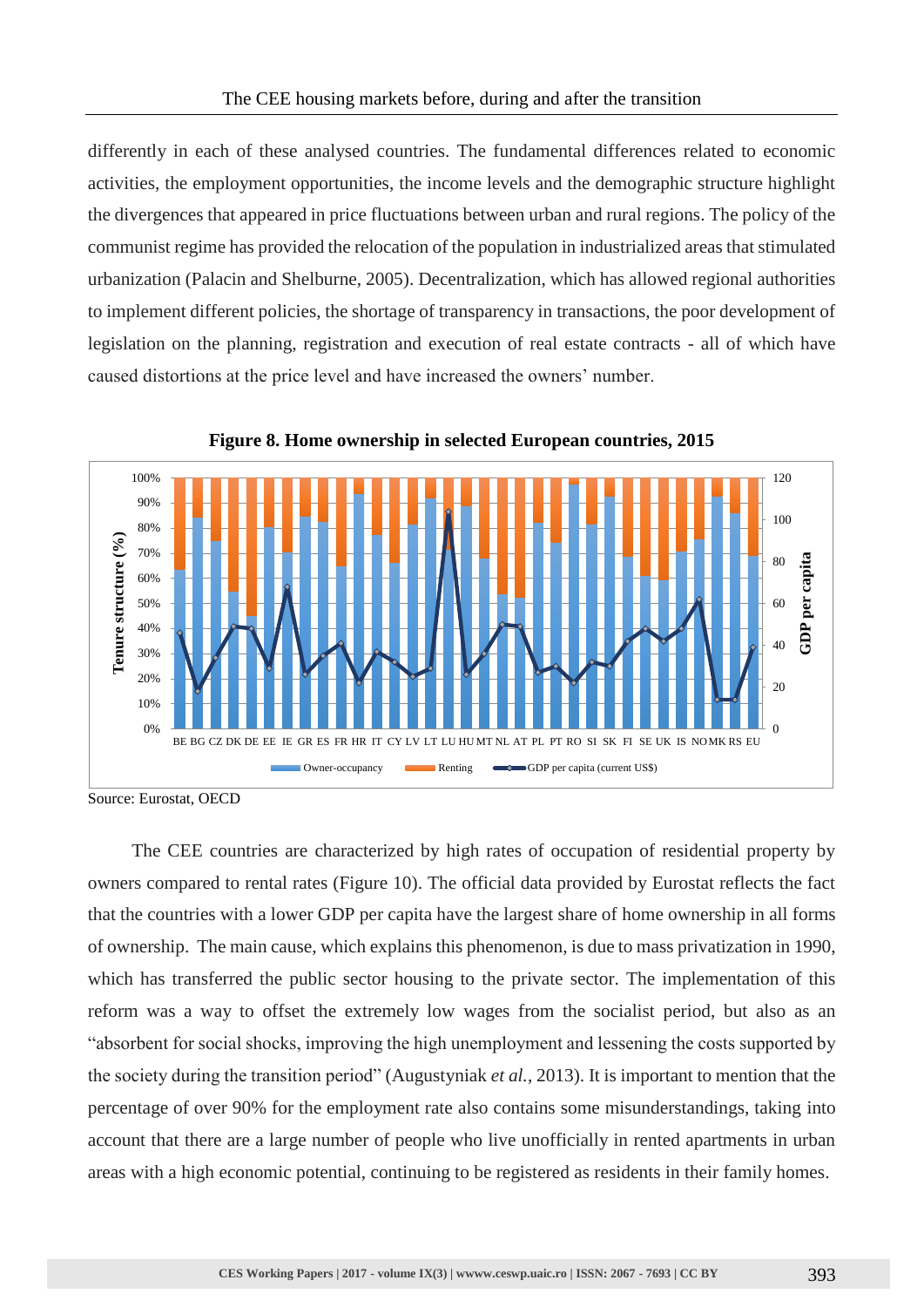#### **Conclusions**

The purpose of this research is to investigate relevant economic aspects, which characterized housing markets from Central and Eastern European (CEE) countries, to identify the factors which determine the house prices and to find the economic implications of property investments, under an internationalized micro and macroeconomic environment. Residential market analysis from CEE countries is performed based on the essential considerations: transition from a planned economy to a market economy through deregulation, privatization and financial stabilization, and participation to the European integration process.

Formation housing markets in post-communist countries was linked with privatization in 1990s, which later significantly increased the home ownership rate, unlike other European countries, which are more oriented towards dwelling rent. In the transition years to the market economy, the high rate of home ownership was determined by state's involvement through the reforms that were adopted, but with the development and integration of these states in the European context, market prices led the residential property system. After privatization, housing prices were below the market, and then economic development has oriented households to higher income for housing acquisition. Recent macroeconomic studies claim that the main source of household wealth is represented by residential property and mortgage loans constitute the main form of leverage. Other researches notice that housing demand is sensitive to population income and to market prices, and that housing offer is elastic in the long run.

After more than 25 years of change of the communist regime, the most CEE emerging countries have not developed and implemented efficient housing fund financing and management systems, as the residential sector has grown as a consequence of the economic transition and not as a natural development of economy. In the restructuring process, the adopted policies such as privatization, decentralization, banking reforms have served as "shock absorbents" for economic shocks and less as strategies for developing an example of a residential system. All these radical state interventions have polarized the region with a set of private property that was determined by low incomes. The image inconsistency transmitted by the mixed society interferes with elements of divergence in all areas of the economic system.

The inherent limitations for a thoroughly study at the level of the CEE countries which are not members of the EU were due to the lack of official data. Housing statistics from post-communist countries are not sufficiently developed to reflect reality, with some insignificant deviations, being necessary a harmonization and normalization of the calculation and registration methodology, at least at European level. The continuity of research into the analysis of residential property price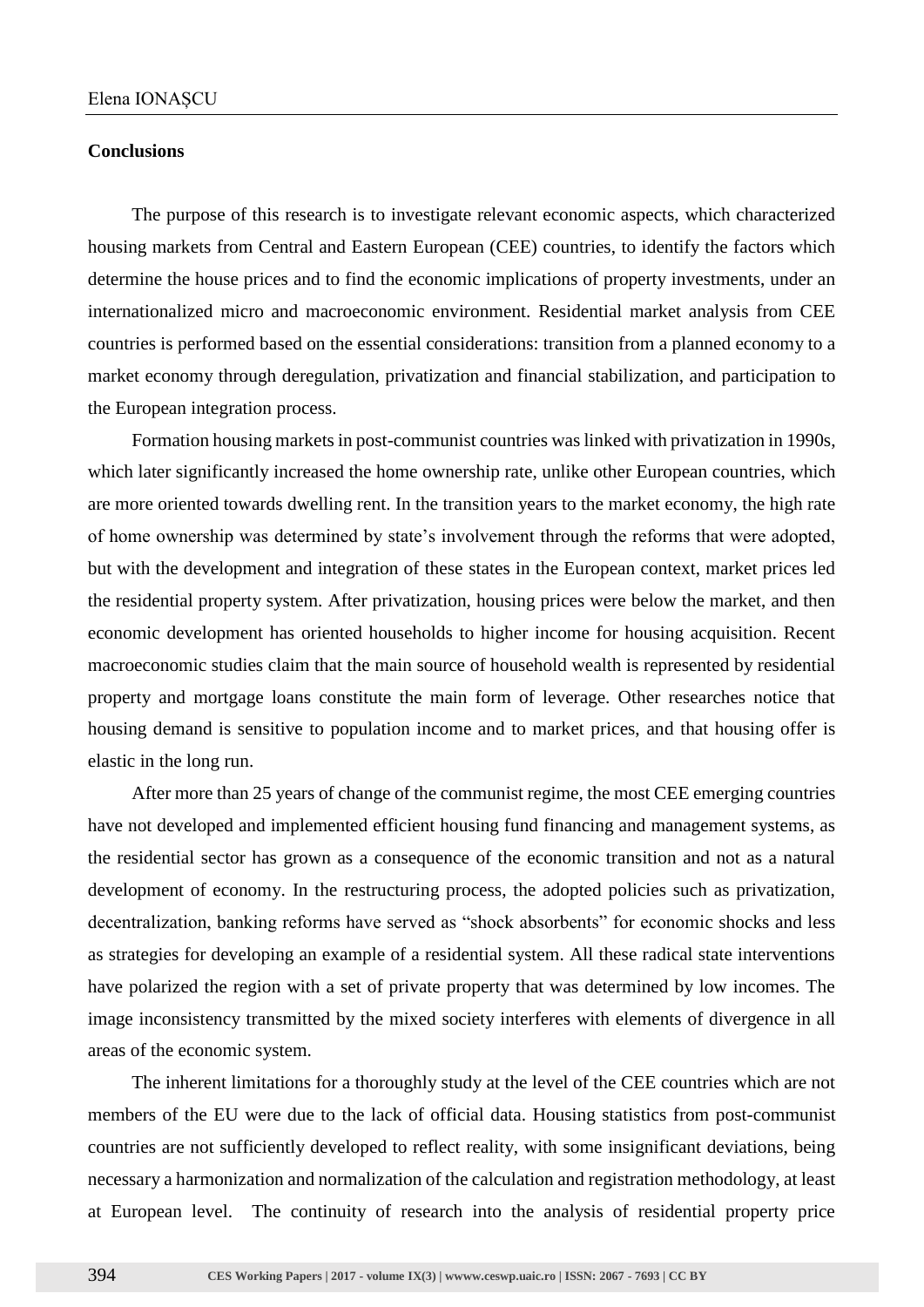developments and the diversity of tenure structure through a comparative approach among CEE countries consists in the development of an econometrical model that will empirically support the results and correlations established between the fundamentals. Continuing research of residential property prices and property ownership diversification, through a comparative approach among CEE countries, consists of developing an econometric model that empirically supports the results and correlations established between fundamentals.

#### **References**

- Aalbers, M (2012), Privatisation of social housing, in: Smith, S. (eds.), *International Encyclopedia of Housing and Home*, Amsterdam: Elsevier, pp. 433-438.
- Augustyniak, H., Łaszek, J., Olszewski, K. and Waszczuk, J. (2013), To Rent or to Buy Analysis of Housing Tenure Choice Determined by Housing Policy, *Ekonomia Journal,* 33, pp. 31-54.
- Balcerowicz, L. (1994), Economic transition in Central and Eastern Europe: comparisons and lessons, *The Australian Economic Review,* 27(1), pp. 47-59.
- Banks, C., O'Leary, S. and Rabenhorst, C. (1996), Privatized housing and the development of condominiums in Central and Eastern Europe: The cases of Poland, Hungary, Slovakia, and Romania, *Review of Urban & Regional Development Studies,* 8(2), pp. 137-155.
- Baross, P. and Struyk, R. (1993), Housing transition in Eastern Europe: progress and problems. *Cities,*  10(3), pp. 179-188.
- Buckley, R. M. and Tsenkova, S. (2001), Housing market systems in reforming socialist economies: Comparative indicators of performance and policy, *International Journal of Housing Policy*, 1(2), pp. 257-289.
- Ciarlone, A. (2015), House price cycles in emerging economies, *Studies in Economics and Finance*, 32(1), pp. 17-52.
- Clapham, D. (1995), Privatisation and the East European Housing Model, *Urban Studies*, 32(4-5), pp. 679-694.
- Clapham, D., Hegedüs, J., Kintrea, K., Tosics, I. and Kay, H. (1996), *Housing privatization in Eastern Europe.* Westport: Greenwood Press.
- Égert, B. and Mihaljek, D. (2007), Determinants of house prices in Central and Eastern Europe. *Comparative Economic Studies*, 49(3), pp. 367-388.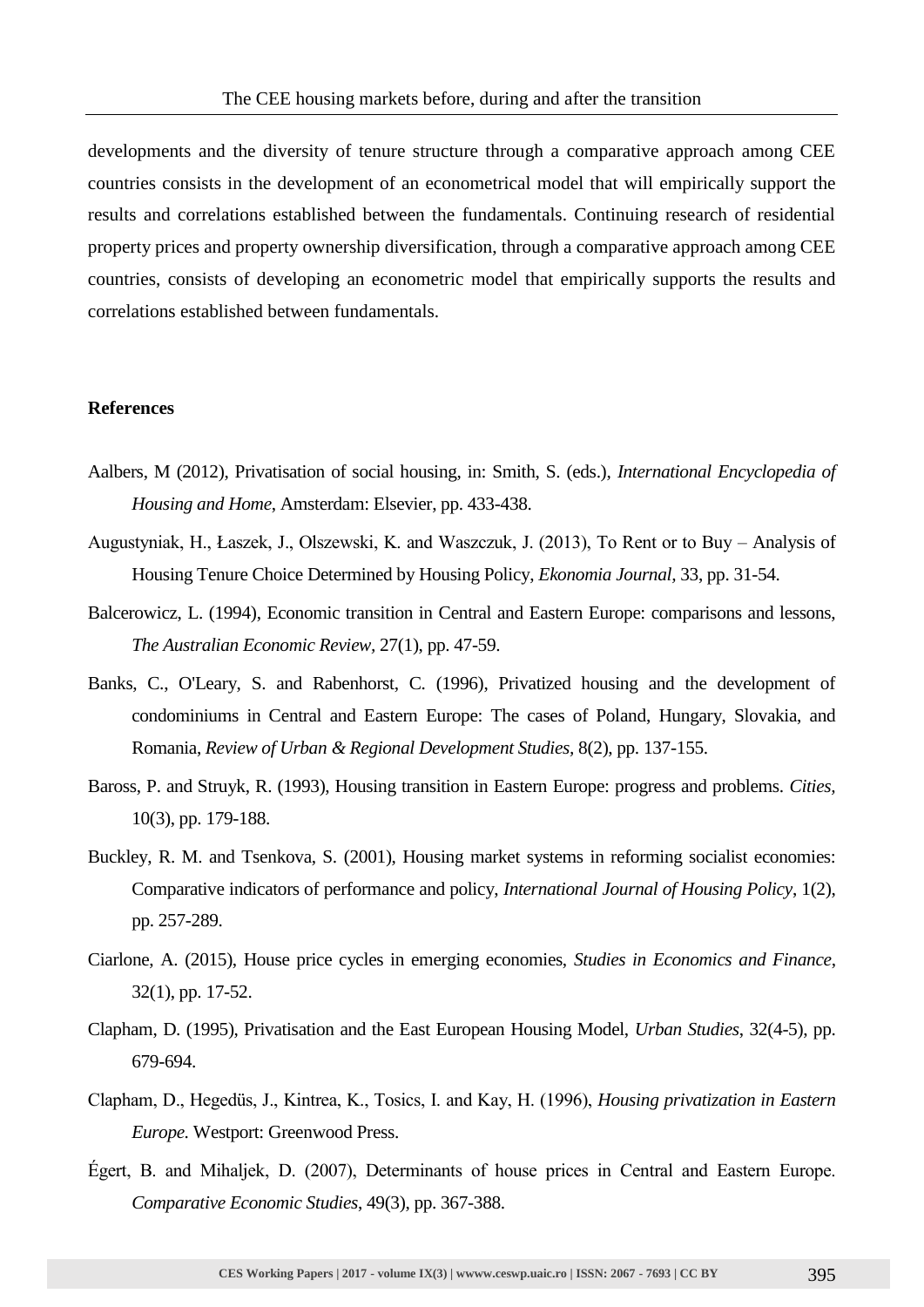- Glindro, E. T., Subhanij, T., Szeto, J. and Zhu, H. (2011), Determinants of house prices in nine Asia-Pacific economies, International Journal of Central Banking, 7(3), pp. 163-204.
- Hegedüs, J. (2002). *Housing finance in South Eastern Europe.* retrieved from http://pdc.ceu.hu/archive/00005330/
- Hegedüs, J. (2013), The transformation of the social housing sector in Eastern Europe. A conceptual framework, in Hegedüs, J. and Lux, M.T. (eds.), *Social housing in transition countries*, New York: Routledge, pp. 1-29.
- Hegedüs, J. and Struyk, R. (2005), Divergences and convergences in restructuring housing finance in transition countries, in: Hegedüs, J. and Struyk, R. (eds.), *Housing finance: New and old models in Central Europe, Russia and Kazakhstan*, Budapest: Open Society Institute, pp. 3-39.
- Hegedüs, J. and Tosics, I. (1998), Rent reform Issues for the countries of Eastern Europe and the Newly Independent States, *Housing Studies*, 13(5), pp. 657-678.
- Hegedüs, J., Tosics, I. and Mayo, S. (1996), Transition of the housing sector in the East Central European countries, *Review of Urban & Regional Development Studies*, 8(2), pp. 101-136.
- Hildebrandt, A., Martin, R., Steiner, K. and Wagner, K. (2012), Residential property markets in CESEE EU Member States, *Focus on European Economic Integration*, (1), pp. 8-30.
- Huynh-Olesen, D. T., Steiner, K., Hildebrandt, A., and Wagner, K. (2013), Residential property prices in Central, Eastern and Southeastern European countries: The role of fundamentals and transitionspecific factors, *Focus on European Economic Integration*, (2), pp. 52-76.
- Kemeny, J. (1992), *Housing and Social Theory*, New York: Routledge.
- Kemp, P. (1987), Some aspects of housing consumption in late nineteenth century England and Wales, *Housing Studies*, 2(1), pp. 3-16.
- Lux, M. (2003), Public housing policies: Economic and social perspecives, in: Lux, M.T. (eds.), *Housing policy: An end or a new beginning?*, Budapest: Open Society Institute, pp. 5-43.
- Lux, M. and Sunega, P. (2014), Public housing in the post-socialist states of Central and Eastern Europe: Decline and an open future, *Housing Studies*, 29(4), pp. 501-519.
- Mironiuc, M. and Bedrule-Grigoruță, M. V. (2007), *Performance in the economical and financial communication of the entity: Cognitive potential and limitations*, Conference Internationale, A la Recherche de la Performance: Un Concept de Gestionnaire Essentiel à l'Entreprise, Brest, France, 1-2 February, retrieved from https://papers.ssrn.com/sol3/papers.cfm?abstract \_id=965107
- Muellbauer, J. (2012), Housing and the macroeconomy, in: Smith, S.J. (eds.), *International encyclopedia of housing and home*, Amsterdam: Elsevier, pp. 301-314.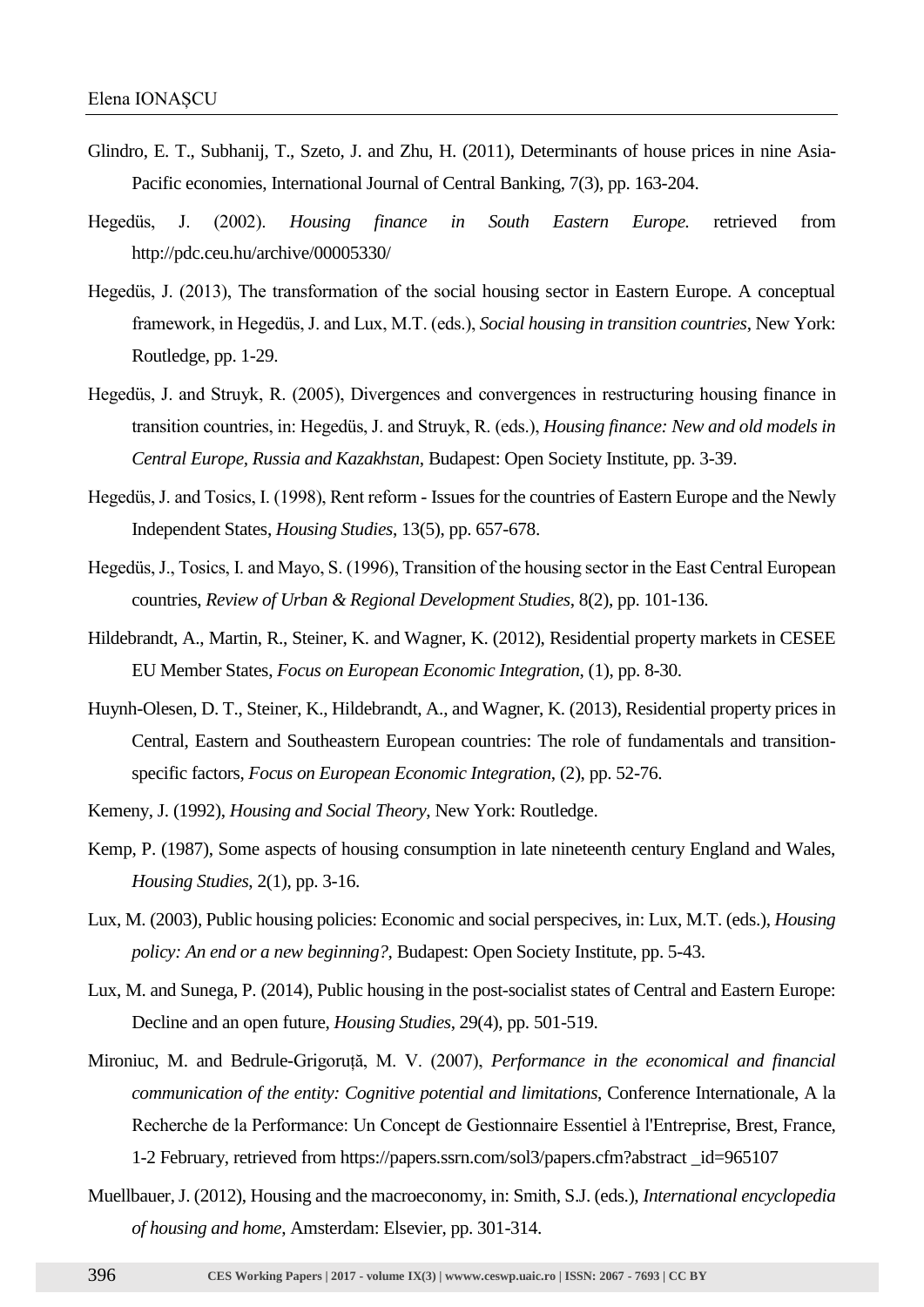- Palacin, J. and Shelburne, R. C. (2005), *The private housing market in Eastern Europe and the CIS*, UNECE Discussion Papers, No. 6, UNECE Publishing, Geneva, retrieved from https://papers.ssrn.com/sol3/papers.cfm?abstract\_id=903119
- Renaud, B. (1991), *Housing reform in socialist economies*, World Bank Discussion Papers, No. 125, The World Bank Publishing, Washington, retrieved from http://documents.worldbank.org /curated/en/980131468740381763/Housing-reform-in-socialist-economies
- Renaud, B. M. (1995), Housing finance in transition economies: the early years in Eastern Europe and the Former Soviet Union, *Housing Finance International Journal*, pp. 35-46.
- Roland, G. and Verdier, T. (1994), Privatization in Eastern Europe. Irreversibility and critical mass effects, *Journal of Public Economics*, 54, pp. 161-183.
- Struyk, R. J. (1996), *Economic restructuring of the Former Soviet Bloc: The case of housing*, Washingon: The Urban Institute Press.
- Struyk, R. J. (1996), The long road to the market, in: Struyk, R. J. (eds.), *Economic restructuring of the former Soviet Bloc: The case of housing*, Washington: The Urban Instiute Press, pp. 1-59.
- Struyk, R. J. (2000), *Homeownership and housing finance policy in the former Soviet Bloc: Costly populism*, Washingon: The Urban Institute Press.
- Tsenkova, S. (2006), *Housing policy and housing markets in South East Europe: Nations of homeowners*, ENHR Conference, Ljubliana, Slovenia, 2-5 July, retrieved from https://www.enhr.net/documents/2006%20Slovenia/W01\_Tsenkova.pdf
- Tsenkova, S. (2009), *Housing Policy Reforms in Post-Socialist Europe. Lost in Transition,* Heidelberg: Physica-Verlag.
- Tsenkova, S. (2012), House building industries: Post-socialis, in: S. J. Smith, S. J. (eds.), *International Encyclopedia of Housing and Home*, Amsterdam: Elsevier, pp. 203-210.
- Turner, B., Hegedüs, J. and Tosics, I. (1992), *The reform of housing in Eastern Europe and the Soviet Union,* London: Routledge.
- UNECE. (2005). *Housing finance systems for countries in transition. Princeples and Examples*, New York and Geneva: United Nations.
- Yemtsov, R. (2007), *Housing privatization and household wealth in transition*, WIDER Working Papers, No. 02, UNU-WIDER Publishing, Helsinki, retrieved from https://www.wider.unu.edu/ sites/default/files/rp2007-02.pdf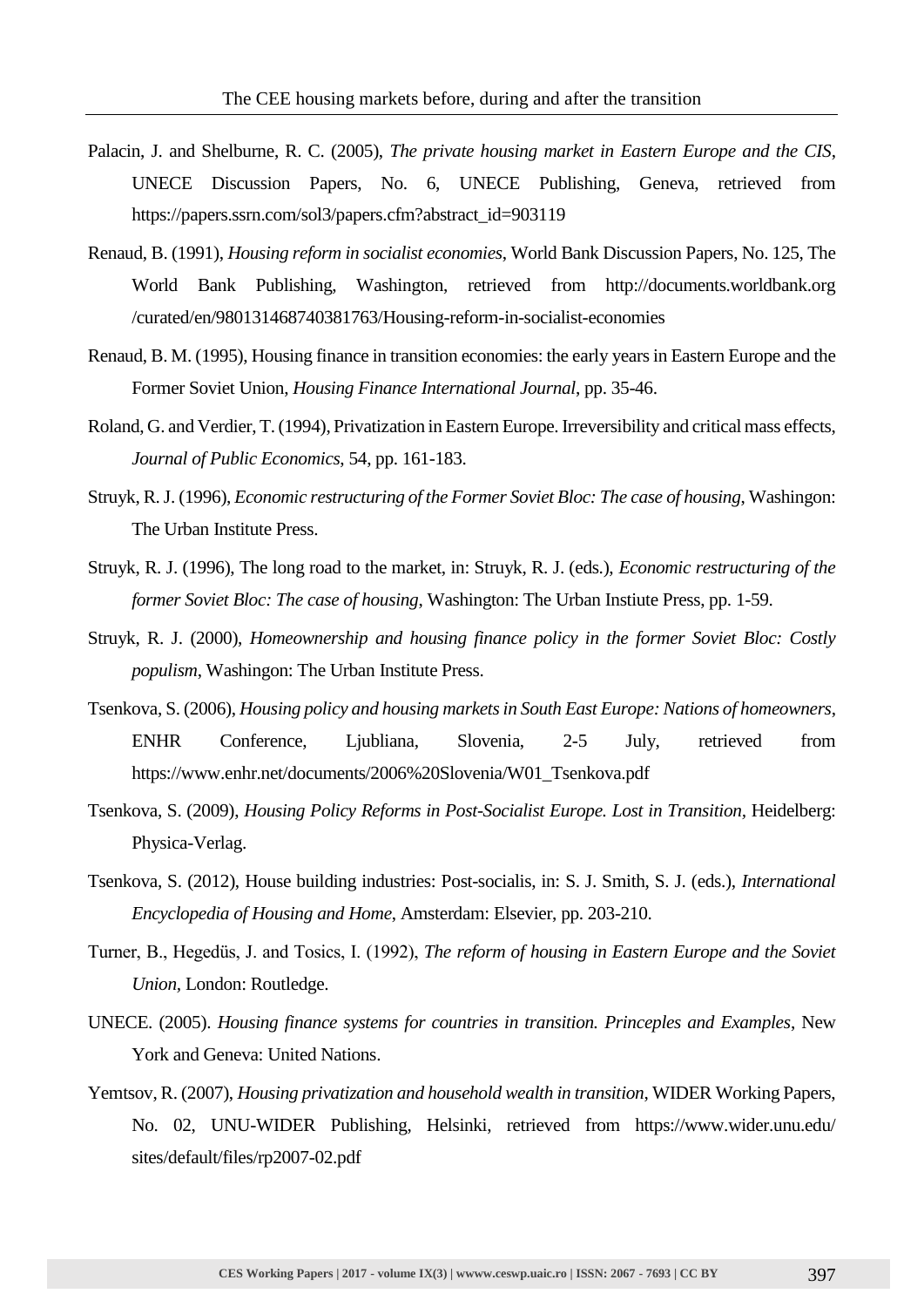### **Annex 1**

Annex 1 presents, in comparison to the 1990s and 2000s, the structure of home ownership in the CEE countries according to EU.

|  |  | Table A1. Change of the tenure structure in CEE Countries – EU Members |  |  |  |
|--|--|------------------------------------------------------------------------|--|--|--|
|--|--|------------------------------------------------------------------------|--|--|--|

| <b>CEE Countries - UE Members</b> |      |                         |             |                          |                   |              |
|-----------------------------------|------|-------------------------|-------------|--------------------------|-------------------|--------------|
|                                   | Year | <b>Public</b><br>rental | Cooperative | <b>Private</b><br>rental | Owner<br>occupied | <b>Other</b> |
|                                   | 1990 | 6.6                     | 1.5         |                          | 91.7              | 0.2          |
| Bulgaria                          | 2001 | 3.0                     |             | 1.9                      | 94.6              | 0.5          |
|                                   | 1990 | 24.0                    |             | 3.5                      | 67.5              | 5.0          |
| Croatia                           | 2001 | 2.9                     |             | 10.8                     | 82.9              | 3.4          |
|                                   | 1990 | 39.1                    | 20.4        |                          | 40.5              |              |
| Czech Republic                    | 2001 | 29.0                    | 17.4        | 6.7                      | 46.9              |              |
|                                   | 1990 | 61.0                    | 4.0         |                          | 35.0              |              |
| Estonia                           | 2001 | 5.2                     |             |                          | 94.8              |              |
|                                   | 1990 | 23.0                    |             | 3.0                      | 74.0              |              |
| Hungary                           | 2001 | 4.0                     |             | 4.0                      | 91.0              | 1.0          |
|                                   | 1990 | 59.0                    | 5.0         |                          | 36.0              |              |
| Latvia                            | 2001 | 16.0                    | 2.0         |                          | 82.0              |              |
|                                   | 1990 | 60.8                    |             |                          | 39.2              |              |
| Lithuania                         | 2001 | 2.4                     |             |                          | 94.5              | 3.1          |
|                                   | 1990 | 31.6                    | 25.4        |                          | 43.0              |              |
| Poland                            | 2001 | 16.1                    | 28.6        |                          | 55.3              |              |
|                                   | 1990 | 32.7                    |             |                          | 67.3              |              |
| Romania                           | 2001 | 2.7                     |             | 1.1                      | 96.2              | 0.0          |
|                                   | 1990 | 27.7                    | 22.1        |                          | 50.2              |              |
| Slovakia                          | 2001 | 6.5                     | 15.6        | 4.1                      | 73.8              |              |
|                                   | 1990 | 31.0                    |             | 1.0                      | 68.0              |              |
| Slovenia                          | 2001 | 3.0                     |             | 7.0                      | 82.0              | 8.0          |

Source: Eurostat; (Hegedüs *et al.*, 2013)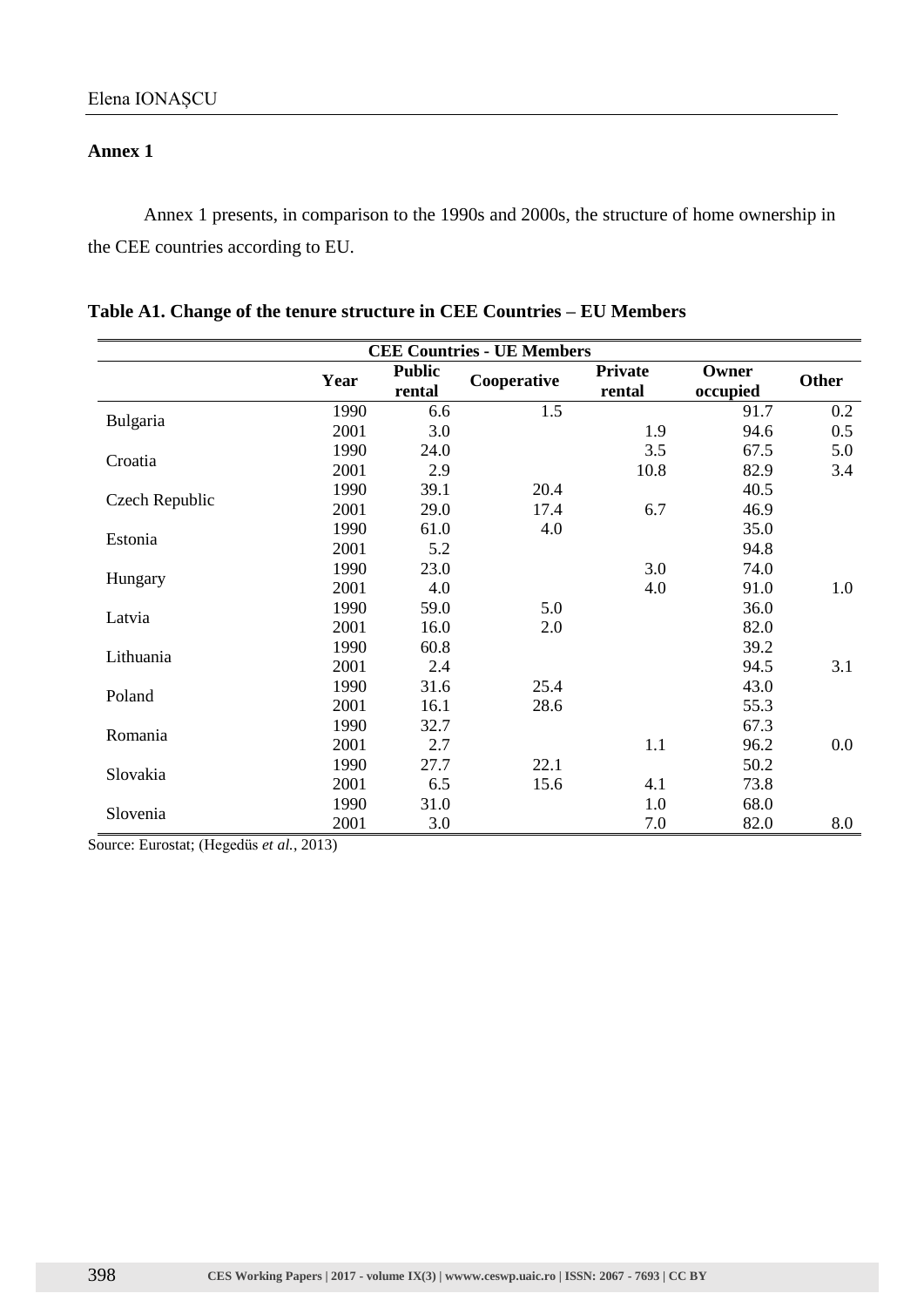| <b>CEE Countries - Non-UE Members</b> |      |                         |              |                          |                   |              |
|---------------------------------------|------|-------------------------|--------------|--------------------------|-------------------|--------------|
|                                       | Year | <b>Public</b><br>rental | Co-operative | <b>Private</b><br>rental | Owner<br>occupied | <b>Other</b> |
| Albania                               | 1990 | 35.50                   |              |                          | 64.50             |              |
|                                       | 2001 | 1.00                    |              | 5.00                     | 94.00             |              |
| Armenia                               | 1990 | 49.00                   |              |                          | 51.00             |              |
|                                       | 2001 | 3.90                    |              |                          | 96.00             | 0.10         |
| <b>Belarus</b>                        | 1995 | 32.10                   | 5.30         |                          | 62.60             |              |
|                                       | 2001 | 19.70                   | 4.70         |                          | 74.80             | 0.80         |
|                                       | 1990 | 21.00                   |              |                          | 79.00             |              |
| Republic of Moldova                   | 2001 |                         |              |                          |                   |              |
|                                       | 1990 | 67.00                   | 4.00         |                          | 26.00             | 3.00         |
| Russia                                | 2001 | 29.00                   |              |                          | 66.00             | 5.00         |
| Serbia                                | 1990 | 23.00                   |              | 3.00                     | 64.00             | 10.00        |
|                                       | 2001 | 2.60                    |              | 4.40                     | 81.60             | 11.40        |
| Ukraine                               | 1990 | 47.30                   |              |                          | 52.70             |              |
|                                       | 2001 | 20.00                   |              |                          | 80.00             |              |

# **Table A2. Change of the tenure structure in CEE Countries – Non-EU Members**

Source: Eurostat, (Hegedüs *et al.*, 2013); UNECE; National Statistical Committee of the Republic Belarus, National Bureau of Statistics of the Republic of Moldova